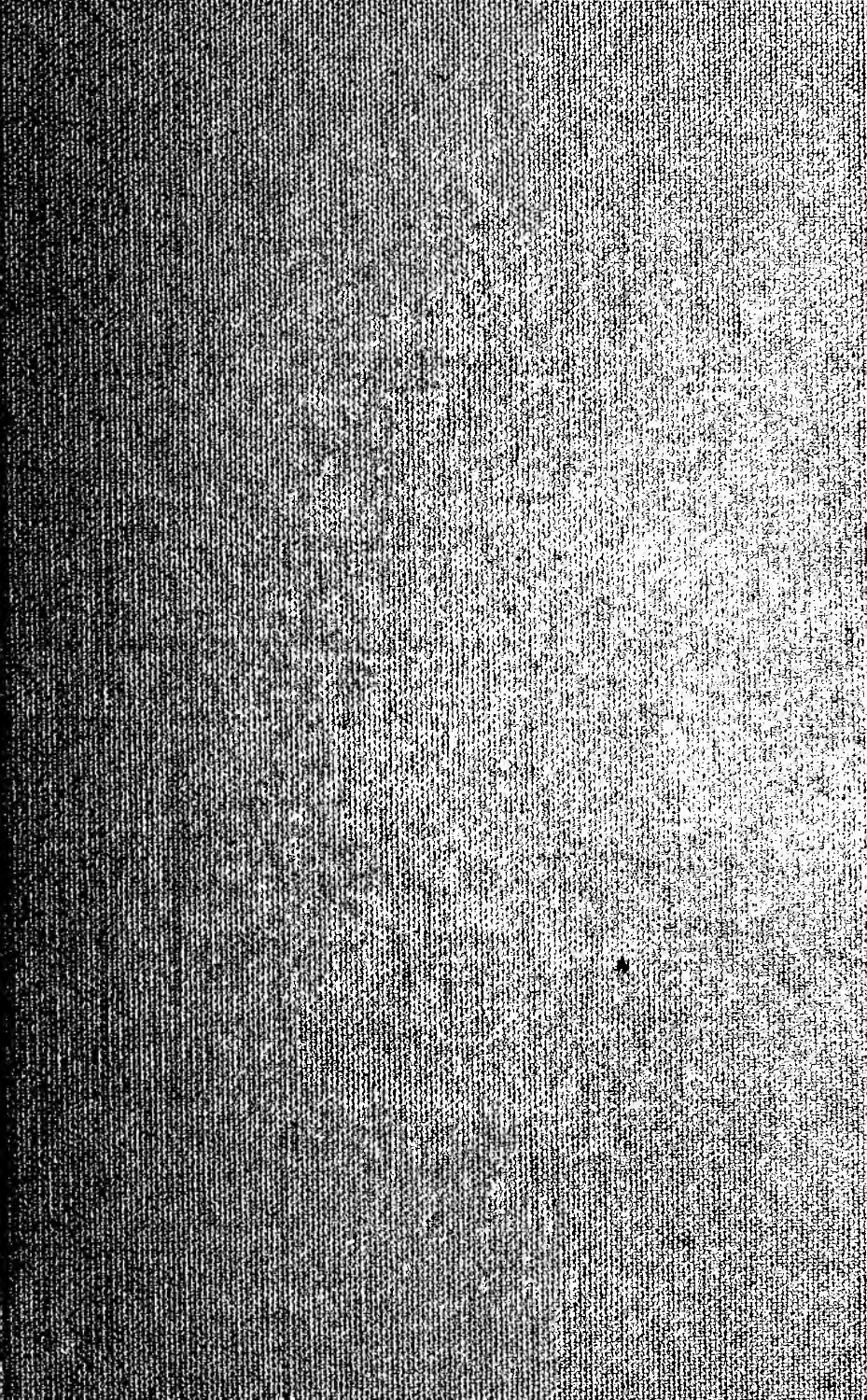|                                    | Democratic Primary                                                                  |                       |                                                          |                                                                     | Republican Primary                         |                      |                                                                                                                                                                                                                                                                                                                                                                                                                               |                                                                                                                                                    | <b>State Election</b>                                               |                                                                                                                |                                               |                                             |                                       |
|------------------------------------|-------------------------------------------------------------------------------------|-----------------------|----------------------------------------------------------|---------------------------------------------------------------------|--------------------------------------------|----------------------|-------------------------------------------------------------------------------------------------------------------------------------------------------------------------------------------------------------------------------------------------------------------------------------------------------------------------------------------------------------------------------------------------------------------------------|----------------------------------------------------------------------------------------------------------------------------------------------------|---------------------------------------------------------------------|----------------------------------------------------------------------------------------------------------------|-----------------------------------------------|---------------------------------------------|---------------------------------------|
| District<br>One                    | іслэцшу јо<br>лэл1О .W пиоЈ                                                         | <b>SIMPO IIV</b>      | Blanks                                                   | <b>Total Votes Cast</b>                                             | ef North Adams<br>Jane Maria Swift         | <b>SIMPO IIV</b>     | Blanks                                                                                                                                                                                                                                                                                                                                                                                                                        | <b>Total Votes Cast</b>                                                                                                                            | Democratic<br>ieradmA io<br>лэмО .W плог                            | Republican<br>ef North Adams<br>Jane Maria Swift                                                               | sjəyiQ HV                                     | Blanks                                      | Total Votes Cast                      |
| Adams                              |                                                                                     |                       |                                                          |                                                                     |                                            |                      |                                                                                                                                                                                                                                                                                                                                                                                                                               |                                                                                                                                                    |                                                                     |                                                                                                                |                                               |                                             |                                       |
| Amherst<br>Alford                  |                                                                                     |                       |                                                          |                                                                     |                                            |                      |                                                                                                                                                                                                                                                                                                                                                                                                                               |                                                                                                                                                    |                                                                     |                                                                                                                |                                               |                                             |                                       |
| Ashburnhan<br>Ashby                |                                                                                     |                       |                                                          |                                                                     |                                            | $\sim$ 1 $-$ 1       |                                                                                                                                                                                                                                                                                                                                                                                                                               |                                                                                                                                                    |                                                                     |                                                                                                                | $\left  \begin{array}{c} \end{array} \right $ |                                             | 778833<br>277772<br>70000             |
| Ashfield                           |                                                                                     |                       |                                                          |                                                                     |                                            |                      |                                                                                                                                                                                                                                                                                                                                                                                                                               |                                                                                                                                                    |                                                                     |                                                                                                                |                                               |                                             |                                       |
|                                    |                                                                                     |                       |                                                          |                                                                     |                                            |                      |                                                                                                                                                                                                                                                                                                                                                                                                                               |                                                                                                                                                    |                                                                     |                                                                                                                |                                               |                                             |                                       |
| Belchertown<br><b>Becket</b>       | $\tilde{c}$ ងន័ក្ខន្ត មន្ត្រីជូទ្ធ និងក្នុងនី មកនិងកម្ម អន្តិមកម្ម $\tilde{c}$ មកទី | 0   0   1   1   0   1 | $\vec{a}$ <sub>4</sub> 225 98558 14408 918-9 - 56 2 - 58 | ងី៦២៩២ ដូចទី២៥ នី៦២៩៦ ខ្លួនក្នុងមន្ត្រីខ្លួន សន្ទឹតទីកូនីកូនីកូនីកូ | ดีสหอะ สดนหน สนนธน ขอนอน จะีอยช จริยชิล อน | $ $ $ $ $ $ $  $ $-$ | $\texttt{Q}(\texttt{Q},\texttt{Q},\texttt{Q},\texttt{Q},\texttt{Q},\texttt{Q},\texttt{Q}) = \texttt{Q}(\texttt{Q},\texttt{Q},\texttt{Q},\texttt{Q}) + \texttt{Q}(\texttt{Q},\texttt{Q},\texttt{Q},\texttt{Q}) + \texttt{Q}(\texttt{Q},\texttt{Q},\texttt{Q},\texttt{Q}) + \texttt{Q}(\texttt{Q},\texttt{Q},\texttt{Q},\texttt{Q}) + \texttt{Q}(\texttt{Q},\texttt{Q},\texttt{Q},\texttt{Q}) + \texttt{Q}(\texttt{Q},\texttt{$ | $\mathbb{S}_{\mathbb{Z}}$ and resear the state states of $\mathbb{S}_{\mathbb{Z}}$ and $\mathbb{S}_{\mathbb{Z}}$ and $\mathbb{Z}$ and $\mathbb{Z}$ | ក្ក្កុម ខេត្តដឹកនូវ ក្នុងក្នុម ស្តុងនូខ ខេត្តដឹកនូវ ក្នុង ក្នុងស្តុ | agaida ya sarta ya sa za shi ya kuma ya shi ya shi ya shi ya shi ya shi ya shi ya kuma ya kuma ya kuma ya kuma | 1171 <sup>o</sup>                             | rude a në dua nomo ndorra u priba u disisti | e and a search present a contre broad |
| Bernardston                        |                                                                                     |                       |                                                          |                                                                     |                                            |                      |                                                                                                                                                                                                                                                                                                                                                                                                                               |                                                                                                                                                    |                                                                     |                                                                                                                |                                               |                                             |                                       |
| Blandford<br><b>Buckland</b>       |                                                                                     |                       |                                                          |                                                                     |                                            |                      |                                                                                                                                                                                                                                                                                                                                                                                                                               |                                                                                                                                                    |                                                                     |                                                                                                                |                                               |                                             |                                       |
| <b>harlemon</b><br><b>Cheshire</b> |                                                                                     |                       |                                                          |                                                                     |                                            |                      |                                                                                                                                                                                                                                                                                                                                                                                                                               |                                                                                                                                                    |                                                                     |                                                                                                                |                                               |                                             |                                       |
| Thester                            |                                                                                     |                       |                                                          |                                                                     |                                            |                      |                                                                                                                                                                                                                                                                                                                                                                                                                               |                                                                                                                                                    |                                                                     |                                                                                                                |                                               |                                             |                                       |
| <b>Chesterfield</b><br>Clarksburg  |                                                                                     |                       |                                                          |                                                                     |                                            |                      |                                                                                                                                                                                                                                                                                                                                                                                                                               |                                                                                                                                                    |                                                                     |                                                                                                                |                                               |                                             |                                       |
| yaway<br>Dolrain                   |                                                                                     |                       |                                                          |                                                                     |                                            |                      |                                                                                                                                                                                                                                                                                                                                                                                                                               |                                                                                                                                                    |                                                                     |                                                                                                                |                                               |                                             |                                       |
| Cummington                         |                                                                                     |                       |                                                          |                                                                     |                                            |                      |                                                                                                                                                                                                                                                                                                                                                                                                                               |                                                                                                                                                    |                                                                     |                                                                                                                |                                               |                                             |                                       |
| beerfield.<br>Jalton               |                                                                                     |                       |                                                          |                                                                     |                                            |                      |                                                                                                                                                                                                                                                                                                                                                                                                                               |                                                                                                                                                    |                                                                     |                                                                                                                |                                               |                                             |                                       |
| codumption                         |                                                                                     |                       |                                                          |                                                                     |                                            |                      |                                                                                                                                                                                                                                                                                                                                                                                                                               |                                                                                                                                                    |                                                                     |                                                                                                                | $\circ$                                       |                                             |                                       |
| gremont                            |                                                                                     |                       |                                                          |                                                                     |                                            |                      |                                                                                                                                                                                                                                                                                                                                                                                                                               |                                                                                                                                                    |                                                                     |                                                                                                                | $\perp$                                       |                                             |                                       |
| Erving<br>FITCHBURG                |                                                                                     |                       |                                                          |                                                                     |                                            |                      |                                                                                                                                                                                                                                                                                                                                                                                                                               |                                                                                                                                                    |                                                                     |                                                                                                                |                                               |                                             |                                       |
| Florida<br>GARDNER                 |                                                                                     |                       |                                                          |                                                                     |                                            |                      |                                                                                                                                                                                                                                                                                                                                                                                                                               |                                                                                                                                                    |                                                                     |                                                                                                                |                                               |                                             |                                       |
|                                    |                                                                                     |                       | $\frac{5}{19}$                                           |                                                                     |                                            |                      |                                                                                                                                                                                                                                                                                                                                                                                                                               |                                                                                                                                                    |                                                                     |                                                                                                                | $0$       $\omega$                            |                                             |                                       |
|                                    |                                                                                     |                       |                                                          |                                                                     |                                            |                      |                                                                                                                                                                                                                                                                                                                                                                                                                               |                                                                                                                                                    |                                                                     |                                                                                                                |                                               |                                             |                                       |
| Goshen<br>Granby<br>Granville      |                                                                                     | $  \  $               |                                                          |                                                                     |                                            |                      |                                                                                                                                                                                                                                                                                                                                                                                                                               |                                                                                                                                                    |                                                                     |                                                                                                                |                                               | 0.87                                        | 378                                   |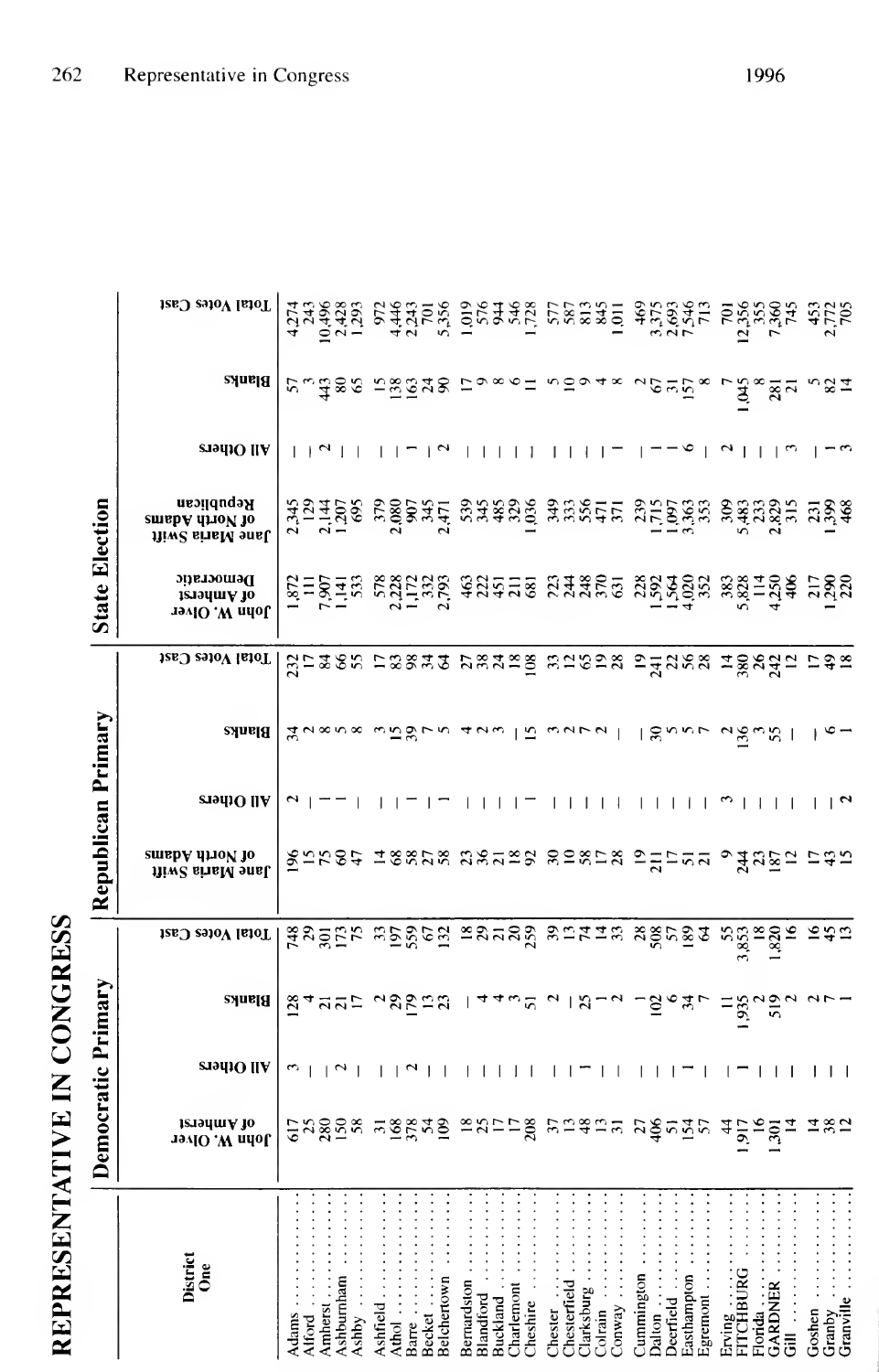| er ander salge strenge i dans de de lang de lang mangement andere salgement                                                                                                                                                     |  |       |         |             |            |  |  |  |  |          |  |  |  |  |  |  |  |  |          |  |         |      |           |                        |  |
|---------------------------------------------------------------------------------------------------------------------------------------------------------------------------------------------------------------------------------|--|-------|---------|-------------|------------|--|--|--|--|----------|--|--|--|--|--|--|--|--|----------|--|---------|------|-----------|------------------------|--|
| 8월 ~약지역8 디콜즈의디 3명좋지은 옆의 I 디오 드 _ u V 디 디디 그리스 2 - S V 디오 V V 영 U 그 이 X s 디 v V V                                                                                                                                                |  |       |         |             |            |  |  |  |  |          |  |  |  |  |  |  |  |  |          |  |         |      |           |                        |  |
| ∾∾   ∾−   ⊒す     ∾      −         ∾          −       − −                                                                                                                                                                        |  |       |         |             |            |  |  |  |  |          |  |  |  |  |  |  |  |  |          |  |         |      |           |                        |  |
| an ang pag-ang ang pagkalang mang mang pag-ang pag-ang pag-ang pag-ang pag-ang pag-ang pag-ang pag-ang pag-ang<br>Taong pag-ang pag-ang pag-ang pag-ang pag-ang pag-ang pag-ang pag-ang pag-ang pag-ang pag-ang pag-ang pag-ang |  |       |         |             |            |  |  |  |  |          |  |  |  |  |  |  |  |  |          |  |         |      |           |                        |  |
|                                                                                                                                                                                                                                 |  |       |         |             |            |  |  |  |  |          |  |  |  |  |  |  |  |  |          |  |         |      |           |                        |  |
| <u>Hu ng∞=n gga=s Sugang m=nga wa∞ng gamu sa Lga dag</u> ung <sub>ad</sub>                                                                                                                                                      |  |       |         |             |            |  |  |  |  |          |  |  |  |  |  |  |  |  |          |  |         |      |           |                        |  |
|                                                                                                                                                                                                                                 |  |       |         |             |            |  |  |  |  |          |  |  |  |  |  |  |  |  |          |  |         |      |           |                        |  |
| --    טוון וסון דריון מין ווונצונון ומין וויסו ווטובר<br>--                                                                                                                                                                     |  |       |         |             |            |  |  |  |  |          |  |  |  |  |  |  |  |  |          |  |         |      |           |                        |  |
| ਉੱਠ ਤੁਰੰਕ⊐ਰ ਸ਼ੁਟੈਲਿਕਲ ਅਸੁਹੈ⊐ਹ ਸਿਜਨਲ ਕਸ਼∞ਹੁੱਲ ਕੁਝੋਂ ਅਤੇ ਅਦੇ ਹਾਸ ਅਤੇ ਅਲੈਸ਼ਾਅ ਸਿਸਪਾਸ                                                                                                                                               |  |       |         |             |            |  |  |  |  |          |  |  |  |  |  |  |  |  |          |  |         |      |           |                        |  |
| <u>us dela personalista della segna della segna della segna della segna della segna della segna della segna dell</u>                                                                                                            |  |       |         |             |            |  |  |  |  |          |  |  |  |  |  |  |  |  |          |  |         |      |           |                        |  |
| にい コロロニー けいとうみ 終けれる ピー・ヨウ とーうおー とびみてい けいとうの てっしょし さくこの                                                                                                                                                                          |  |       |         |             |            |  |  |  |  |          |  |  |  |  |  |  |  |  |          |  |         |      |           |                        |  |
|                                                                                                                                                                                                                                 |  |       |         |             |            |  |  |  |  |          |  |  |  |  |  |  |  |  |          |  |         |      |           |                        |  |
| ਡੀਲ ਬੰਦਿਕਾ ਖ਼ਾਸ ਸੰਯੋਕਰਕ ਬੈਟੀਟੈਂਡ ਅਨੰਕਲ ਹਾਸਿਰੈਂਡ ਅਤੇ ਲੁਪਨ ਸੁਖਾਰਾ ਖ਼ਾਣੀ ਹੁੰਦਾ ਪ੍ਰਦੇਸ਼ ਦਾ ਪ੍ਰਨਾ                                                                                                                                    |  |       |         |             |            |  |  |  |  |          |  |  |  |  |  |  |  |  |          |  |         |      |           |                        |  |
|                                                                                                                                                                                                                                 |  |       |         |             |            |  |  |  |  |          |  |  |  |  |  |  |  |  |          |  |         |      |           |                        |  |
|                                                                                                                                                                                                                                 |  | leath | insdale | lubbardston | anesboroug |  |  |  |  | lontague |  |  |  |  |  |  |  |  | etersham |  | lichmon | lowe | toyalstor | Russell<br>Sandisfield |  |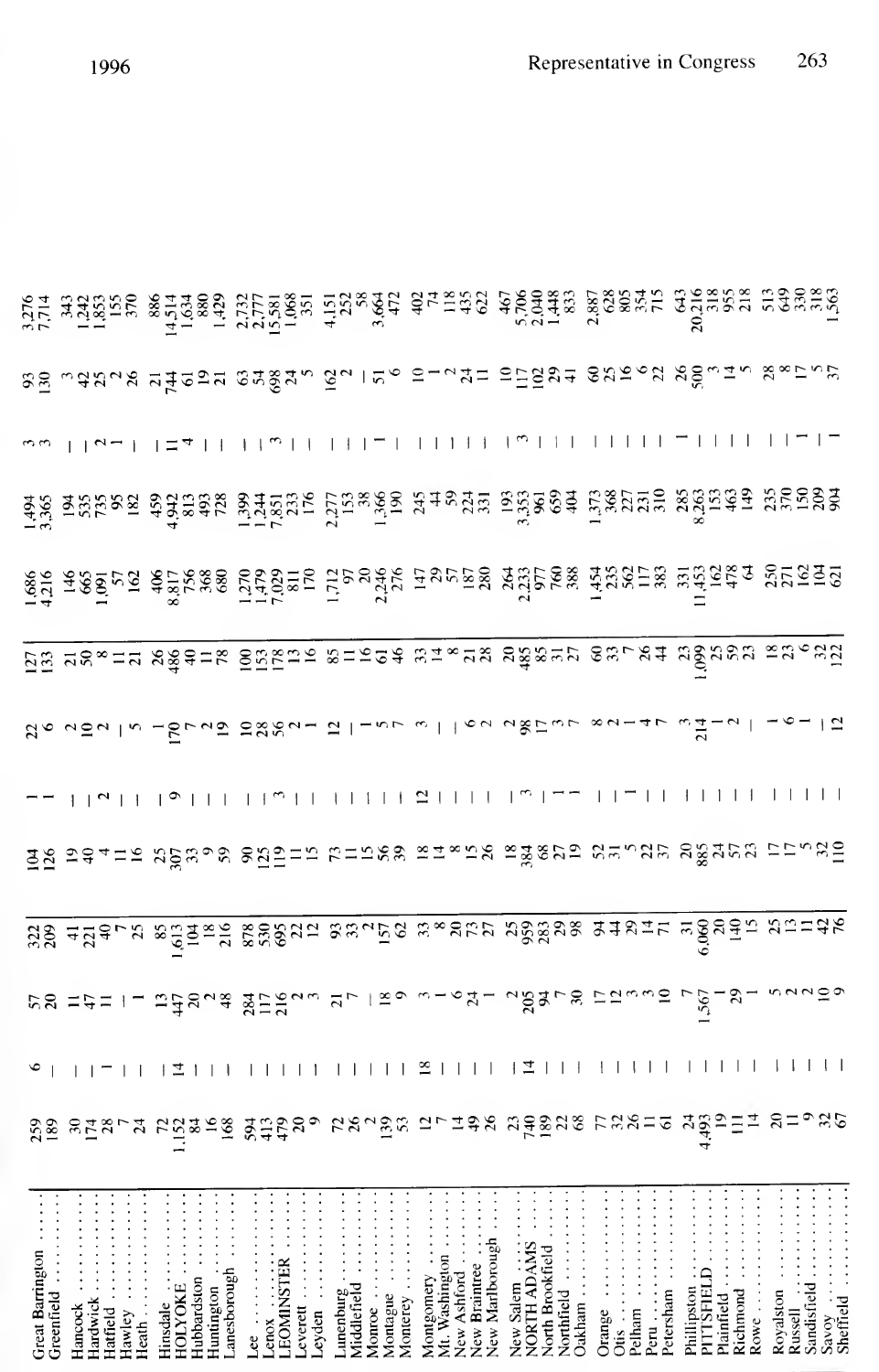|                                         | Democratic Primary                                      |                     |                         |                    | Republican Primary                   |                   |                         |                                                              | State Election                                   |                                                                                                                                                                    |                                          |               |                                            |
|-----------------------------------------|---------------------------------------------------------|---------------------|-------------------------|--------------------|--------------------------------------|-------------------|-------------------------|--------------------------------------------------------------|--------------------------------------------------|--------------------------------------------------------------------------------------------------------------------------------------------------------------------|------------------------------------------|---------------|--------------------------------------------|
| District<br>One<br>(Continued)          | DI Amherst<br><b>Јоћп W. Olver</b>                      | <b>Product</b>      | Blanks                  | Total Votes Cast   | emsbA drioZ 10<br>fliwe sinsly onst. | аэліО ША          | Blanks                  | Total Votes Cast                                             | Democratic<br>1219dmA 10<br><b>John W. Olver</b> | Republican<br>emsbA driok to<br>fliw2 sins1/ snsl.                                                                                                                 | <b>STALIO ILA</b>                        | Blanks        | Total Votes Cast                           |
|                                         |                                                         |                     |                         |                    |                                      |                   |                         |                                                              |                                                  | š                                                                                                                                                                  |                                          |               |                                            |
| Shelburne                               |                                                         |                     |                         |                    |                                      |                   |                         |                                                              |                                                  |                                                                                                                                                                    |                                          |               |                                            |
| Shutesbury                              |                                                         |                     |                         |                    |                                      |                   |                         |                                                              |                                                  |                                                                                                                                                                    |                                          |               |                                            |
|                                         |                                                         |                     |                         |                    |                                      |                   |                         |                                                              |                                                  | 22154                                                                                                                                                              | $\begin{array}{c} \n\hline\n\end{array}$ |               |                                            |
| Southampton<br>Southwick<br>Stockbridge |                                                         |                     |                         | <b>WAASS</b>       | 오으쫏눈찬                                |                   | ∾ಗಿ≌                    | キロキグミー                                                       | erek                                             |                                                                                                                                                                    |                                          |               |                                            |
|                                         |                                                         |                     | 신호호호 수회Ⅱ중일              |                    |                                      |                   |                         |                                                              | š                                                |                                                                                                                                                                    | π                                        | 포르벌저방 화군이 필요  | s s grand den bland<br>S s grand den bland |
| Sunderland<br>Templeton                 |                                                         |                     |                         |                    |                                      |                   | $\sim$ $\approx$ $\sim$ |                                                              | ×ř.                                              |                                                                                                                                                                    | ٠                                        |               |                                            |
| <b>Gilland</b>                          |                                                         |                     |                         |                    |                                      |                   |                         |                                                              |                                                  |                                                                                                                                                                    |                                          |               |                                            |
| lownsciid                               |                                                         |                     |                         |                    | ミミレごニ                                |                   |                         |                                                              | ક દૂર<br>દૂર                                     | 영양화학교                                                                                                                                                              | $\sim$                                   |               |                                            |
| lyringhan                               |                                                         | Ξ.                  |                         | 75837              |                                      |                   | ≃ ∾                     | $\mathfrak{B} \subseteq \mathfrak{B} \subseteq \mathfrak{B}$ |                                                  |                                                                                                                                                                    |                                          |               |                                            |
| Warwick                                 |                                                         | <b>THE LIMB</b>     |                         |                    |                                      | <b>CONTRACTOR</b> |                         |                                                              |                                                  |                                                                                                                                                                    |                                          | ''이언중요' 유율무조구 |                                            |
| Washington                              |                                                         |                     | ه ۱                     |                    |                                      |                   |                         |                                                              | $75222$<br>$7722$<br>$722$                       |                                                                                                                                                                    |                                          |               |                                            |
| Wendell                                 |                                                         |                     |                         |                    |                                      |                   |                         |                                                              |                                                  |                                                                                                                                                                    |                                          |               |                                            |
| West Brookfield                         |                                                         |                     |                         |                    |                                      |                   | ≊G                      |                                                              |                                                  |                                                                                                                                                                    |                                          |               |                                            |
| West Springfield                        |                                                         |                     | $ R = \pi \frac{d}{dx}$ | 예의 이 이 이 이 이 이 있다. | erudā grozg                          |                   |                         | 너희서정꽃 목질부림의 프림유용원                                            |                                                  | $99 = 5$ $\frac{1}{2}$ $\frac{1}{2}$ $\frac{1}{2}$ $\frac{1}{2}$ $\frac{1}{2}$ $\frac{1}{2}$ $\frac{1}{2}$ $\frac{1}{2}$ $\frac{1}{2}$ $\frac{1}{2}$ $\frac{1}{2}$ |                                          |               |                                            |
| West Stockbridge                        |                                                         |                     |                         |                    |                                      |                   |                         |                                                              |                                                  |                                                                                                                                                                    | $0 - 1 - 1$                              |               | 785<br>1796<br>1857<br>1858                |
| WESTERLE                                |                                                         |                     |                         |                    |                                      | $ T-T $           | 구축                      |                                                              | विधि में बैं<br>संस्कृत में से                   |                                                                                                                                                                    |                                          |               |                                            |
| Westhampton                             |                                                         |                     |                         |                    |                                      |                   |                         |                                                              |                                                  |                                                                                                                                                                    |                                          |               |                                            |
| Nestminster                             |                                                         |                     |                         |                    |                                      |                   | ₹                       |                                                              |                                                  |                                                                                                                                                                    |                                          |               |                                            |
| Whately                                 |                                                         |                     |                         |                    |                                      |                   |                         |                                                              |                                                  |                                                                                                                                                                    |                                          |               |                                            |
| Williamsburg                            |                                                         | u                   |                         |                    |                                      |                   |                         |                                                              |                                                  |                                                                                                                                                                    | $\mathbf{1}$                             | <u> 포폴질 일</u> | $\frac{38}{222}$                           |
| Williamstown                            |                                                         | $\hat{\phantom{a}}$ |                         |                    |                                      |                   |                         |                                                              |                                                  |                                                                                                                                                                    |                                          |               |                                            |
| Ninchendon                              |                                                         |                     | ತಲ್                     |                    |                                      | V.                |                         |                                                              | ន្ទ្រីផ្ទះនិ                                     | <b>इ</b> ह्रद्भुस्रेस्                                                                                                                                             |                                          |               |                                            |
| <b>Nindsor</b>                          |                                                         | $\pm 0$             |                         |                    |                                      |                   |                         |                                                              |                                                  |                                                                                                                                                                    | $\vert \vert$                            |               |                                            |
| Worthington                             | ਬੜਾਨਣਾਰ ਜਾਨੂੰ ਕਲ ਬਾਬਾ ਸ਼ੁਰੂਲ ਡਿਸਿਟ੍ਰੀਜ਼ ਸ਼ੁਕ੍ਰੋਡਰਾ ਸ਼ੁਕ |                     |                         |                    | ⊐ತ್ರಿಳಿ≎ನಿ                           |                   |                         |                                                              |                                                  |                                                                                                                                                                    |                                          |               |                                            |
| EQUOL                                   | 19,088                                                  | ᆽ                   | 19                      | 26,388             | 6,649                                | J,                | 538                     | 8,241                                                        | 129,261                                          | 115,805                                                                                                                                                            | x                                        | 8,080         | 253,224                                    |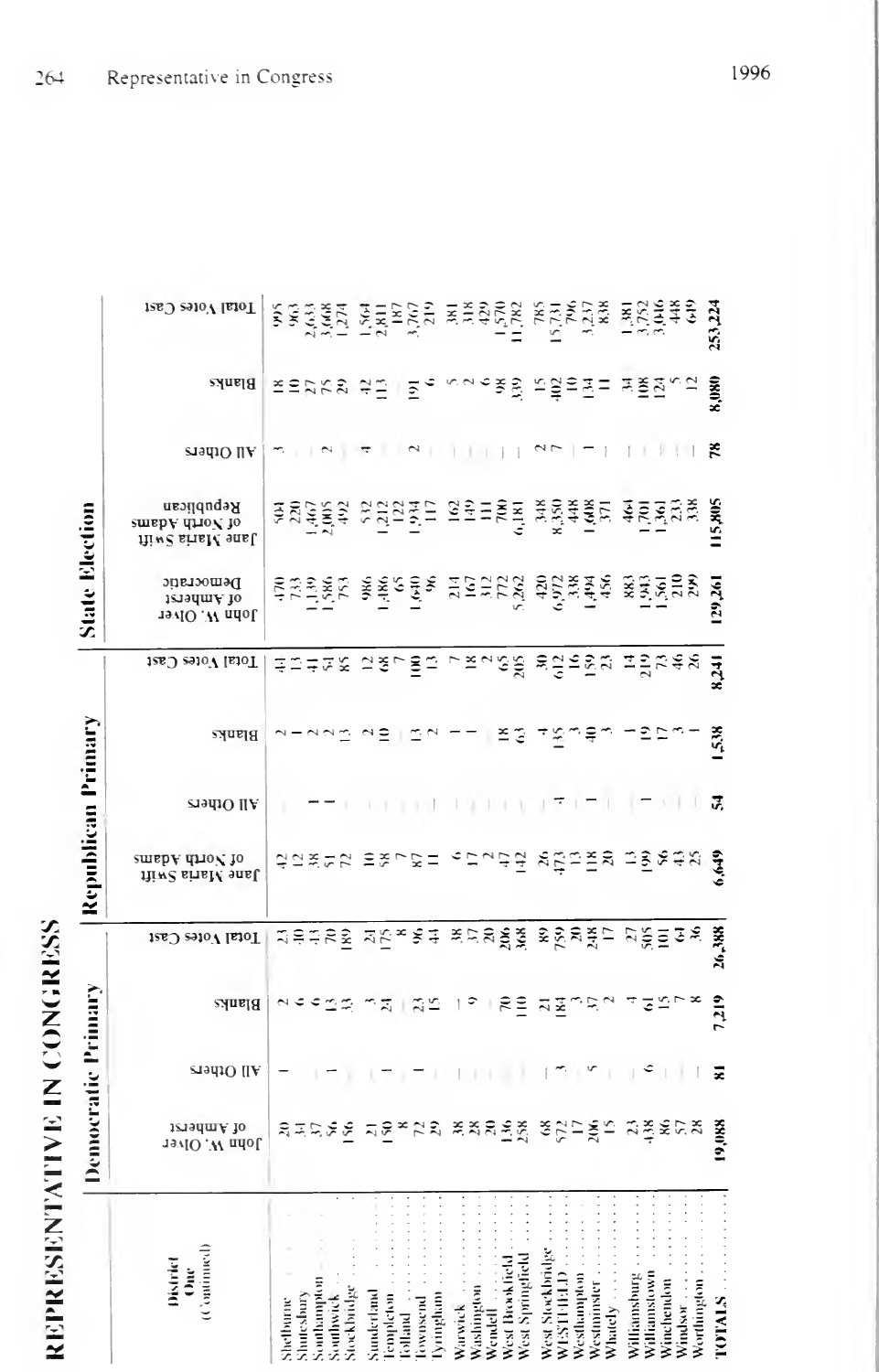|                               | ≊                                        | mocratic Primary  |                                                                        |                                                                    | Republican Primary                                                                                     |                                                     |                                             |                                                               | State                                          | Election                                             |                                                  |                                                     |                                                                    |                                                                                                                                                                                                                                 |                                                                                                                                                                  |
|-------------------------------|------------------------------------------|-------------------|------------------------------------------------------------------------|--------------------------------------------------------------------|--------------------------------------------------------------------------------------------------------|-----------------------------------------------------|---------------------------------------------|---------------------------------------------------------------|------------------------------------------------|------------------------------------------------------|--------------------------------------------------|-----------------------------------------------------|--------------------------------------------------------------------|---------------------------------------------------------------------------------------------------------------------------------------------------------------------------------------------------------------------------------|------------------------------------------------------------------------------------------------------------------------------------------------------------------|
| District<br>Two               | pjərigning 10<br>Richard E. Neal         | <b>STALIO IIA</b> | Blanks                                                                 | Total Votes Cast                                                   | pjauaud s jo<br>Mark Steele                                                                            | All Others                                          | Blanks                                      | Total Votes Cast                                              | решостанс<br>bləngarıq ? 10<br>Richard E. Neal | Republican<br>of Springfield<br>Mark Steele          | Independent<br>plangning 10<br>Хепэпрад поэд     | wad lenna?<br>madardliW 10<br><b>Richard Kaynor</b> | All Others                                                         | Blanks                                                                                                                                                                                                                          | Total Votes Cast                                                                                                                                                 |
| <b>AGAWAM</b>                 |                                          |                   |                                                                        |                                                                    |                                                                                                        |                                                     |                                             |                                                               |                                                |                                                      |                                                  |                                                     |                                                                    |                                                                                                                                                                                                                                 |                                                                                                                                                                  |
| $\frac{1}{2}$<br>Auburn       |                                          |                   |                                                                        |                                                                    |                                                                                                        |                                                     |                                             |                                                               |                                                |                                                      |                                                  |                                                     |                                                                    |                                                                                                                                                                                                                                 |                                                                                                                                                                  |
| $\frac{1}{2}$<br>Bellingham   |                                          |                   |                                                                        |                                                                    |                                                                                                        |                                                     |                                             |                                                               |                                                |                                                      |                                                  |                                                     |                                                                    |                                                                                                                                                                                                                                 |                                                                                                                                                                  |
| <b>Hackstone</b><br>Brimfield |                                          |                   |                                                                        |                                                                    |                                                                                                        |                                                     |                                             |                                                               |                                                |                                                      |                                                  |                                                     | ०० │ – │ │ ∪४४ │ ∶ │ │ │ │ ०० – ००० ०० │ │ ८३ │ │ ४ – ४ : ९ │ ४० │ |                                                                                                                                                                                                                                 | e a balt danas a belas e sarda besela da belas eras.<br>1986 - Palas e belas e belas besela da belas eras.<br>1986 - Palas e belas e belas besela da belas eras. |
|                               |                                          |                   |                                                                        |                                                                    |                                                                                                        |                                                     |                                             |                                                               |                                                |                                                      |                                                  |                                                     |                                                                    |                                                                                                                                                                                                                                 |                                                                                                                                                                  |
| <b>Brookfield</b>             |                                          |                   |                                                                        |                                                                    |                                                                                                        |                                                     |                                             |                                                               |                                                |                                                      |                                                  |                                                     |                                                                    |                                                                                                                                                                                                                                 |                                                                                                                                                                  |
| .<br>CHICOPEL:<br>Charlton    |                                          |                   |                                                                        |                                                                    |                                                                                                        |                                                     |                                             |                                                               |                                                |                                                      |                                                  |                                                     |                                                                    |                                                                                                                                                                                                                                 |                                                                                                                                                                  |
| $\frac{1}{2}$<br>Douglas      |                                          |                   |                                                                        |                                                                    |                                                                                                        |                                                     |                                             |                                                               |                                                |                                                      |                                                  |                                                     |                                                                    |                                                                                                                                                                                                                                 |                                                                                                                                                                  |
| $\vdots$<br>Dudley            |                                          |                   |                                                                        |                                                                    |                                                                                                        |                                                     |                                             |                                                               |                                                |                                                      |                                                  |                                                     |                                                                    |                                                                                                                                                                                                                                 |                                                                                                                                                                  |
| East Brookfield               |                                          |                   |                                                                        |                                                                    |                                                                                                        |                                                     |                                             |                                                               |                                                |                                                      |                                                  |                                                     |                                                                    |                                                                                                                                                                                                                                 |                                                                                                                                                                  |
| East Longmeadow               |                                          |                   |                                                                        |                                                                    |                                                                                                        |                                                     |                                             |                                                               |                                                |                                                      |                                                  |                                                     |                                                                    |                                                                                                                                                                                                                                 |                                                                                                                                                                  |
| Hadley                        |                                          |                   |                                                                        |                                                                    |                                                                                                        |                                                     |                                             |                                                               |                                                |                                                      |                                                  |                                                     |                                                                    |                                                                                                                                                                                                                                 |                                                                                                                                                                  |
| Hampden<br>Holland            |                                          |                   |                                                                        |                                                                    |                                                                                                        |                                                     |                                             |                                                               |                                                |                                                      |                                                  |                                                     |                                                                    |                                                                                                                                                                                                                                 |                                                                                                                                                                  |
|                               |                                          |                   |                                                                        |                                                                    |                                                                                                        |                                                     |                                             |                                                               |                                                |                                                      |                                                  |                                                     |                                                                    |                                                                                                                                                                                                                                 |                                                                                                                                                                  |
| Hopedale<br>leicester         |                                          |                   |                                                                        |                                                                    |                                                                                                        |                                                     |                                             |                                                               |                                                |                                                      |                                                  |                                                     |                                                                    |                                                                                                                                                                                                                                 |                                                                                                                                                                  |
| ongmeadow                     |                                          |                   |                                                                        |                                                                    |                                                                                                        |                                                     |                                             |                                                               |                                                |                                                      |                                                  |                                                     |                                                                    |                                                                                                                                                                                                                                 |                                                                                                                                                                  |
| wolbu                         |                                          |                   |                                                                        |                                                                    |                                                                                                        |                                                     |                                             |                                                               |                                                |                                                      |                                                  |                                                     |                                                                    |                                                                                                                                                                                                                                 |                                                                                                                                                                  |
| Mendon                        |                                          |                   |                                                                        |                                                                    |                                                                                                        |                                                     |                                             |                                                               |                                                |                                                      |                                                  |                                                     |                                                                    |                                                                                                                                                                                                                                 |                                                                                                                                                                  |
| Milford                       |                                          |                   |                                                                        |                                                                    |                                                                                                        |                                                     |                                             |                                                               |                                                |                                                      |                                                  |                                                     |                                                                    |                                                                                                                                                                                                                                 |                                                                                                                                                                  |
| Millbury<br>Millville         |                                          |                   |                                                                        |                                                                    |                                                                                                        |                                                     |                                             |                                                               |                                                |                                                      |                                                  |                                                     |                                                                    |                                                                                                                                                                                                                                 |                                                                                                                                                                  |
| Monson                        |                                          |                   |                                                                        |                                                                    |                                                                                                        |                                                     |                                             |                                                               |                                                |                                                      |                                                  |                                                     |                                                                    |                                                                                                                                                                                                                                 |                                                                                                                                                                  |
| VORTHAMPTON                   |                                          |                   |                                                                        |                                                                    |                                                                                                        |                                                     |                                             |                                                               |                                                |                                                      |                                                  |                                                     |                                                                    |                                                                                                                                                                                                                                 |                                                                                                                                                                  |
| <b>Oxford</b>                 |                                          |                   |                                                                        |                                                                    |                                                                                                        |                                                     |                                             |                                                               |                                                |                                                      |                                                  |                                                     |                                                                    |                                                                                                                                                                                                                                 |                                                                                                                                                                  |
| Palmer                        |                                          |                   |                                                                        |                                                                    |                                                                                                        |                                                     |                                             |                                                               |                                                |                                                      |                                                  |                                                     |                                                                    |                                                                                                                                                                                                                                 |                                                                                                                                                                  |
| South Hadley                  |                                          |                   |                                                                        |                                                                    |                                                                                                        |                                                     |                                             |                                                               |                                                |                                                      |                                                  |                                                     |                                                                    |                                                                                                                                                                                                                                 |                                                                                                                                                                  |
| Southbridge                   |                                          |                   |                                                                        |                                                                    |                                                                                                        |                                                     |                                             |                                                               |                                                |                                                      |                                                  |                                                     |                                                                    |                                                                                                                                                                                                                                 |                                                                                                                                                                  |
| Spencer.                      |                                          |                   |                                                                        |                                                                    |                                                                                                        |                                                     |                                             |                                                               |                                                |                                                      |                                                  |                                                     |                                                                    |                                                                                                                                                                                                                                 |                                                                                                                                                                  |
| <b>SPRINGFIELD</b>            |                                          |                   |                                                                        |                                                                    |                                                                                                        |                                                     |                                             |                                                               |                                                |                                                      |                                                  |                                                     |                                                                    |                                                                                                                                                                                                                                 |                                                                                                                                                                  |
| Sturbridge<br>.<br>Sutton     |                                          |                   |                                                                        |                                                                    |                                                                                                        |                                                     |                                             |                                                               |                                                |                                                      |                                                  |                                                     |                                                                    |                                                                                                                                                                                                                                 |                                                                                                                                                                  |
| Uxbridge<br>Walce             | 몇었으로는 후회통령 선정공항의 계열할수 영흥장등을 운영공항을 열망들었다. |                   | ਭੁਰੋਨਿਸ਼ਲ ਬੰਨਵੈਂਡ ਨੇ ਸ਼ੁਭੇਰਪੁਝ ਵਰੋਸ਼ੀ ਹੁੰਦਾ ਪਾਣੇ ਹਨ ਭੁਰੋਨਤ ਵਿੱਤੇ ਸ਼ੁਰੂ | <u> 앞전문 등 서울 중 남동 이동 동물의 전쟁 대 등 대 등 대 등 대 전 이 전 기 대 등 일</u> 기 전 공동 | $\overline{\mathbf{s}}$ ଓ $\mathbf{s}$ ସ୍ପ କ୍ଷାମ୍ୟିକ କ୍ଷାମ୍ୟିକ କ୍ଷାମ୍ୟିକ କ୍ଷାମ୍ୟିକ କ୍ଷାମ୍ୟିକ କୁଲିଉଡ଼ିଆ | ╾╾ <sub>╏</sub> ┊╽╽┆╿╾╿╵╷╿═╷┆┆┊╎┆┆╿┆┊║┱╺┙┆╾╷╲╸╩╿╝┊┆ | 중심심효과 효율증도로 따른데있다. 승규항说다 회의표법은 동원의보의 분류법원 중 | ਕੁਝ ਦੇਖੁਲ ਡਾਡਵਿੰਲਰ ਅਡੈਂਡਰਖ ਫੈਣਮਿੰਡਲ ਰਸ਼ਿਊਲਰ ਸ਼ੁਰਦਿਸ਼ਦ ਟੈਜ਼ਡਲਰ |                                                | SHES CONSTRUES ANDER PRESENT CHARGES EN LA CONSTRUES | 몇몇몇만나 형림을 찾은 방향방상 이 동물 이 보기 때문에 걸어 넣었다. 이 이 그 사람 | 정화관법의 의능증적의 의도으로의 공납교정의 금융공업은 금융조형 총장표경의            |                                                                    | ङ्केट से से बाद के बाद बाद में बाद में बाद कर रहे हैं। इस बाद में बाद में इस बाद में बाद में इस बाद में बाद मे<br>इस इंद्र बाद से बाद में बाद में बाद में बाद में बाद में बाद में बाद में बाद में बाद में बाद में बाद में बाद म |                                                                                                                                                                  |
|                               |                                          |                   |                                                                        |                                                                    |                                                                                                        |                                                     |                                             |                                                               |                                                |                                                      |                                                  |                                                     |                                                                    |                                                                                                                                                                                                                                 |                                                                                                                                                                  |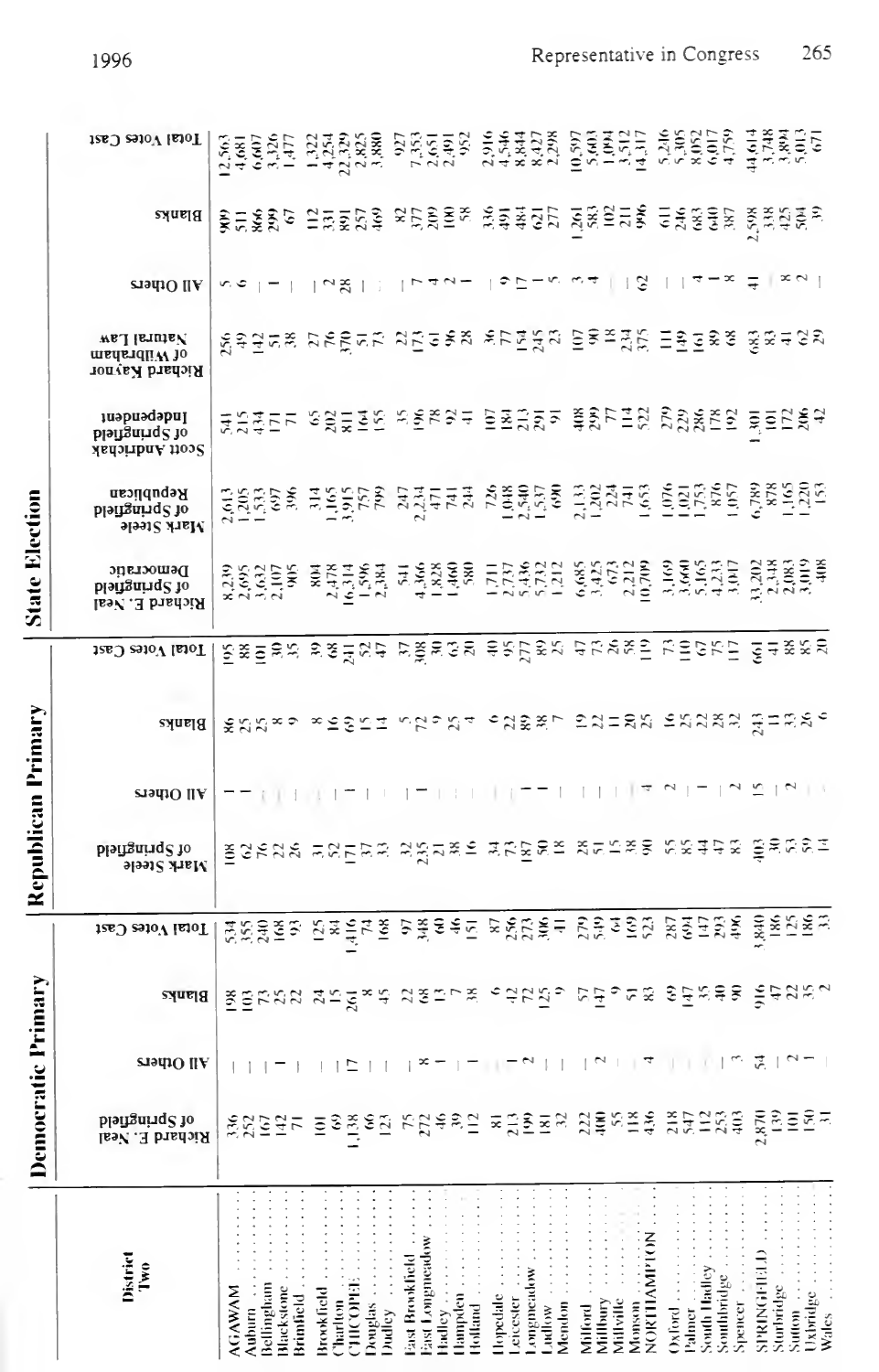|                                                                     | Democratic Primary                             |                                    |                              |                     | Republican Primary           |                  |                                                                                                                                                                                                                                                                                                                                                                             |                         | <b>State Election</b>                                                                                                                                                                                                          |                                                |                                               |                                              |                           |                    |                                             |
|---------------------------------------------------------------------|------------------------------------------------|------------------------------------|------------------------------|---------------------|------------------------------|------------------|-----------------------------------------------------------------------------------------------------------------------------------------------------------------------------------------------------------------------------------------------------------------------------------------------------------------------------------------------------------------------------|-------------------------|--------------------------------------------------------------------------------------------------------------------------------------------------------------------------------------------------------------------------------|------------------------------------------------|-----------------------------------------------|----------------------------------------------|---------------------------|--------------------|---------------------------------------------|
| <b>District</b><br>Two<br>(Continued)                               | pjəyanıaq jo<br>Richard E. Neal                | <b>SIMIO IIA</b>                   | Blanks                       | Total Votes Cast    | bləñgninq2 to<br>Mark Steele | <b>SIMPO HV</b>  | Blanks                                                                                                                                                                                                                                                                                                                                                                      | <b>Total Votes Cast</b> | Democratic<br>pjəyaunds jo<br>Richard E. Neal                                                                                                                                                                                  | Republican<br>pjəngninq2 10<br>Mark Steele     | an Andendent<br>bləngninq2 10<br>менэнын ноэг | wat IsunaV<br>of Wilbraham<br>Richard Kaynor | sjayjQ   V                | Blanks             | Total Votes Cast                            |
| Wilbraham.<br>Webster.<br><b>TOTALS</b><br>Warren.<br>Ware          | 1,048<br>2772                                  | 1112<br>Ξ                          | ಸಿಸಿ ಸಿ<br>568               | 2222<br>14,527      | 4532<br>3,044                | $1114$ $\%$      | $=$ $\overline{z}$ $\overline{z}$ $\overline{z}$ $\overline{z}$ $\overline{z}$ $\overline{z}$ $\overline{z}$ $\overline{z}$ $\overline{z}$ $\overline{z}$ $\overline{z}$ $\overline{z}$ $\overline{z}$ $\overline{z}$ $\overline{z}$ $\overline{z}$ $\overline{z}$ $\overline{z}$ $\overline{z}$ $\overline{z}$ $\overline{z}$ $\overline{z}$ $\overline{z}$ $\overline{z}$ | 2848<br>459             | $28888$<br>$2588$<br>163,010                                                                                                                                                                                                   | <b>PREE</b><br>EREE<br>19,887                  | 188292                                        | gyey<br>5,124                                | 226<br>                   | 18,686<br>ನಿಗೆ ತಿನ | 4,137<br>1,835<br>0,039<br>7,039<br>246,116 |
|                                                                     | emocratic Primary                              |                                    |                              |                     | Republican Primary           |                  |                                                                                                                                                                                                                                                                                                                                                                             |                         | <b>State Election</b>                                                                                                                                                                                                          |                                                |                                               |                                              |                           |                    |                                             |
| District<br>Three                                                   | лэгээлоМ 10<br><b><i>Aanes P. McGovern</i></b> | siadiO IIA                         | Blanks                       | Total Votes Cast    | ллись у 10<br>Beter Blute    | <b>STAND IIA</b> | ерив                                                                                                                                                                                                                                                                                                                                                                        | Total Votes Cast        | Republican<br>Anqsmanys 30<br>Peter Blute                                                                                                                                                                                      | Democratic<br>лэгээлоМ 10<br>James P. McGovern | Watural Law<br>anihəi2 10<br>Dale E. Friedgen | <b>SIMIO HV</b>                              | eanks                     | Total Votes Cast   |                                             |
| ATTLEBORO<br>Auburn<br>Boylston<br>Berlin.<br>Clinton               |                                                | $\sim$ $\mid$ $\mid$ $\mid$ $\sim$ |                              |                     |                              | $9 + 10$         |                                                                                                                                                                                                                                                                                                                                                                             |                         |                                                                                                                                                                                                                                |                                                |                                               | $\circ$ $-$<br>$1 - 4$                       |                           |                    |                                             |
| Foxborough<br>FALL RIVER<br>Grafton<br>Dartmouth<br>Franklin        | duras Eguad satus                              |                                    | $\Xi$ 5352 $\Xi$ 83552 33505 | esses ätings kedas. | Saaras Zaulas Zulas          |                  | gnaed wasan uroen                                                                                                                                                                                                                                                                                                                                                           | seres dessa stats       |                                                                                                                                                                                                                                |                                                | ବ୍ରି ସନ୍ଧାର ବିଷ୍ଟ୍ରିଅଟି ବିଷ୍ଟିସମ              |                                              |                           |                    |                                             |
| .<br>Hopkinton.<br>Lancaster.<br>Holliston.<br>Mansfield<br>Holden. |                                                | $ 1 - 1 - 200 $                    |                              |                     |                              | 111171311        |                                                                                                                                                                                                                                                                                                                                                                             |                         | $0.488$ $0.488$ $0.488$ $0.488$ $0.489$ $0.489$ $0.489$ $0.489$ $0.489$ $0.489$ $0.489$ $0.489$ $0.489$ $0.489$ $0.489$ $0.489$ $0.489$ $0.489$ $0.489$ $0.489$ $0.489$ $0.489$ $0.489$ $0.489$ $0.489$ $0.489$ $0.489$ $0.48$ |                                                |                                               |                                              | <b>Teart Segare Shass</b> |                    |                                             |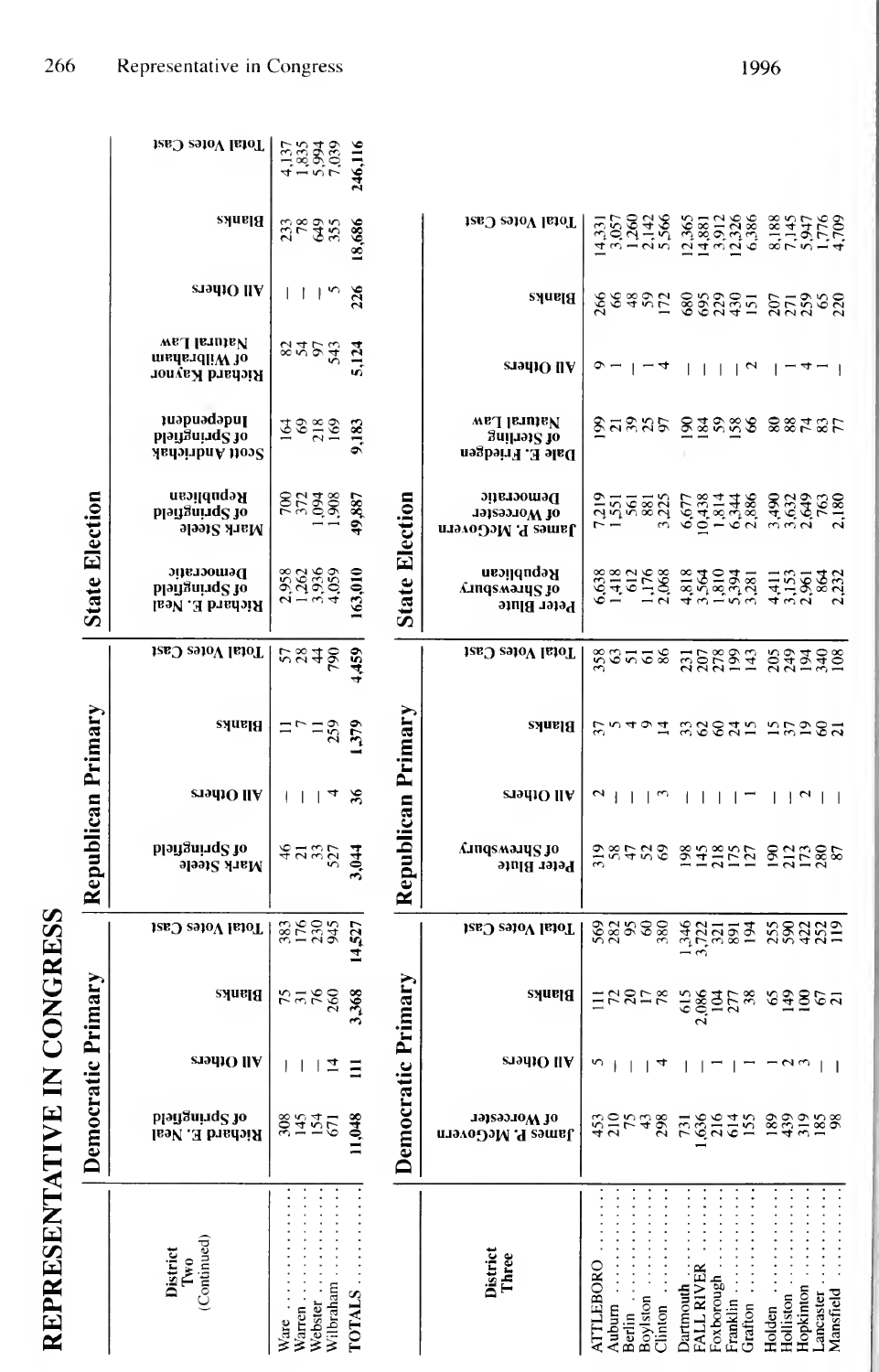| <b>Jorth Attlebor</b><br>Vorthboroug<br>Vorthbridge                           |                                                                                                                                                                                                                                                                                               |                                                                                                                                                                     |                                                                                                                   |                                       |                                                                                             |                                         | ನನ∞≌್              |                                                                               |                                 |                                         |                                                |                                   |                                                                            |                                 |
|-------------------------------------------------------------------------------|-----------------------------------------------------------------------------------------------------------------------------------------------------------------------------------------------------------------------------------------------------------------------------------------------|---------------------------------------------------------------------------------------------------------------------------------------------------------------------|-------------------------------------------------------------------------------------------------------------------|---------------------------------------|---------------------------------------------------------------------------------------------|-----------------------------------------|--------------------|-------------------------------------------------------------------------------|---------------------------------|-----------------------------------------|------------------------------------------------|-----------------------------------|----------------------------------------------------------------------------|---------------------------------|
| Shrewsbury<br>Plainville<br>Princeton<br>Rutland<br>Seekonk<br>motxe          | සියුමුවල සයඉලදී ලිමුසිහුද                                                                                                                                                                                                                                                                     | 11111177                                                                                                                                                            |                                                                                                                   |                                       |                                                                                             |                                         |                    |                                                                               |                                 |                                         | କ୍ଷିପ୍ରାମନ୍ତ କଳ୍ପରାର ଅତ୍ୟିକର ଅବସ୍ଥିତ           | $ 1 \circ 1   1 \circ 1 \circ 1 $ | ដ៏និក្ខុនីង នួងឧទ្ទិន ដ៏ឧន្ទិខ្ម                                           |                                 |
| est Boylstor<br>Somerset<br>swansea<br>Sterling<br>Jpton                      |                                                                                                                                                                                                                                                                                               | $1 - \omega + 1$                                                                                                                                                    |                                                                                                                   |                                       |                                                                                             |                                         |                    |                                                                               |                                 |                                         |                                                | $\Box$ $\Box$                     |                                                                            |                                 |
| VORCESTEI<br>Nestborough<br>Vrentham<br><b>OTALS</b><br>Vestport              | $1,300$<br>$-1,300$<br>$-1,72$<br>$-1,72$                                                                                                                                                                                                                                                     | 11312                                                                                                                                                               | ਟੈਂਡ ਲਾਲ ਦੇ ਪਾਰਟਾਲ ਕੋਰਣ⊐ਲਾ <i>ਅ</i> ਸੀਰਿਪ ਸੀ।<br>ਇੱਕ ਲਾਲ ਦੇ ਪਾਰਟਾਲ ਕੋਰਣ⊐ਲਾ <i>ਅ</i> ਸੀਰਿਪ ਸੀ                      | and autres de l'arment de la faite de | ස්විධිමිපී සහයුජ් විභූෂතය මුවුසිනු <b>ජී</b><br>පම්වීමිපී සහයුජ් විභූෂතය මුවුසිනු <b>ජී</b> | ន                                       | <∞=ा ⊜∝°≘= ¤\$೦ध β | $\frac{1}{8}$ grading a resear signal set $\frac{1}{8}$ grading $\frac{1}{8}$ |                                 | [35,047]                                | 3,363                                          | 1187                              | $\overline{a}$ $\overline{a}$ $\overline{a}$ $\overline{a}$ $\overline{a}$ | n Hond under authorite de Santa |
|                                                                               | Democratic Primary                                                                                                                                                                                                                                                                            |                                                                                                                                                                     |                                                                                                                   |                                       | Republican Primary                                                                          |                                         |                    |                                                                               |                                 | <b>State Election</b>                   |                                                |                                   |                                                                            |                                 |
| District<br>Four                                                              | иојмәј јо<br>Barney Frank                                                                                                                                                                                                                                                                     | гаан Ойд                                                                                                                                                            | Blanks                                                                                                            | Total Votes Cast                      | of Belmont<br>$G$ uy A. Carbone                                                             | иозмәд јо<br><b>Jonathan P. Raymond</b> | sлэиэO IIV         | Blanks                                                                        | <b>Total Votes Cast</b>         | Democratic<br>of Newton<br>Barney Frank | Republican<br>of Newton<br>Jonathan P. Raymond | sлэц1O IIV                        | Blahks                                                                     | Total Votes Cast                |
| <b>Srookline</b><br><b>Sridgewar</b><br>Acushnet<br><b>Berkley</b><br>arver   |                                                                                                                                                                                                                                                                                               | $0   \infty  $                                                                                                                                                      |                                                                                                                   |                                       |                                                                                             |                                         | $11 - 17$          |                                                                               |                                 |                                         |                                                |                                   |                                                                            |                                 |
| cast Bridgewater<br>ALL RIVER<br>airhaven<br>Dighton<br>aston<br><b>Dover</b> | $\frac{3}{2}$ and $\frac{3}{2}$ and $\frac{3}{2}$ and $\frac{3}{2}$ and $\frac{3}{2}$ and $\frac{3}{2}$ and $\frac{3}{2}$ and $\frac{3}{2}$ and $\frac{3}{2}$ and $\frac{3}{2}$ and $\frac{3}{2}$ and $\frac{3}{2}$ and $\frac{3}{2}$ and $\frac{3}{2}$ and $\frac{3}{2}$ and $\frac{3}{2}$ a | $\begin{array}{c} \begin{array}{c} \end{array} \begin{array}{c} \end{array} \begin{array}{c} \end{array} \begin{array}{c} \end{array} \begin{array}{c} \end{array}$ | ਕ੍ਰੈਂਬ ਬੱਬੇ ਕੁੱਖ ਕਰ ਕੀਤੇ ਬਾਹਰ ਬਾਹਰ<br>ਪ੍ਰੈੱਥ ਕਰ ਕਿਹਾ ਕਿ ਕਿਹਾ ਕਿ ਕਿਹਾ ਕਿ ਕਿਹਾ ਕਿ ਕਿਹਾ ਕਿ ਕਿਹਾ ਕਿ ਕਿਹਾ ਕਿ ਕਿਹਾ ਕਿ ਕ | Fa 322 Handre 322                     | 지도총열을 치음할정홍 葛등동                                                                             | 연국민정중 능정보장정 중정인                         |                    | gadas Jaapa Sen                                                               | ដង់ប្លង់ប្លង ៖ ជំនួន ដូច ដូន ដូ |                                         |                                                |                                   | <u>gudêya yakgu goji</u><br>Budêya yakgu goji                              | 40.885 3881438 5046             |
| oxboroug<br>rectown                                                           |                                                                                                                                                                                                                                                                                               |                                                                                                                                                                     |                                                                                                                   |                                       |                                                                                             |                                         |                    |                                                                               |                                 |                                         |                                                |                                   |                                                                            |                                 |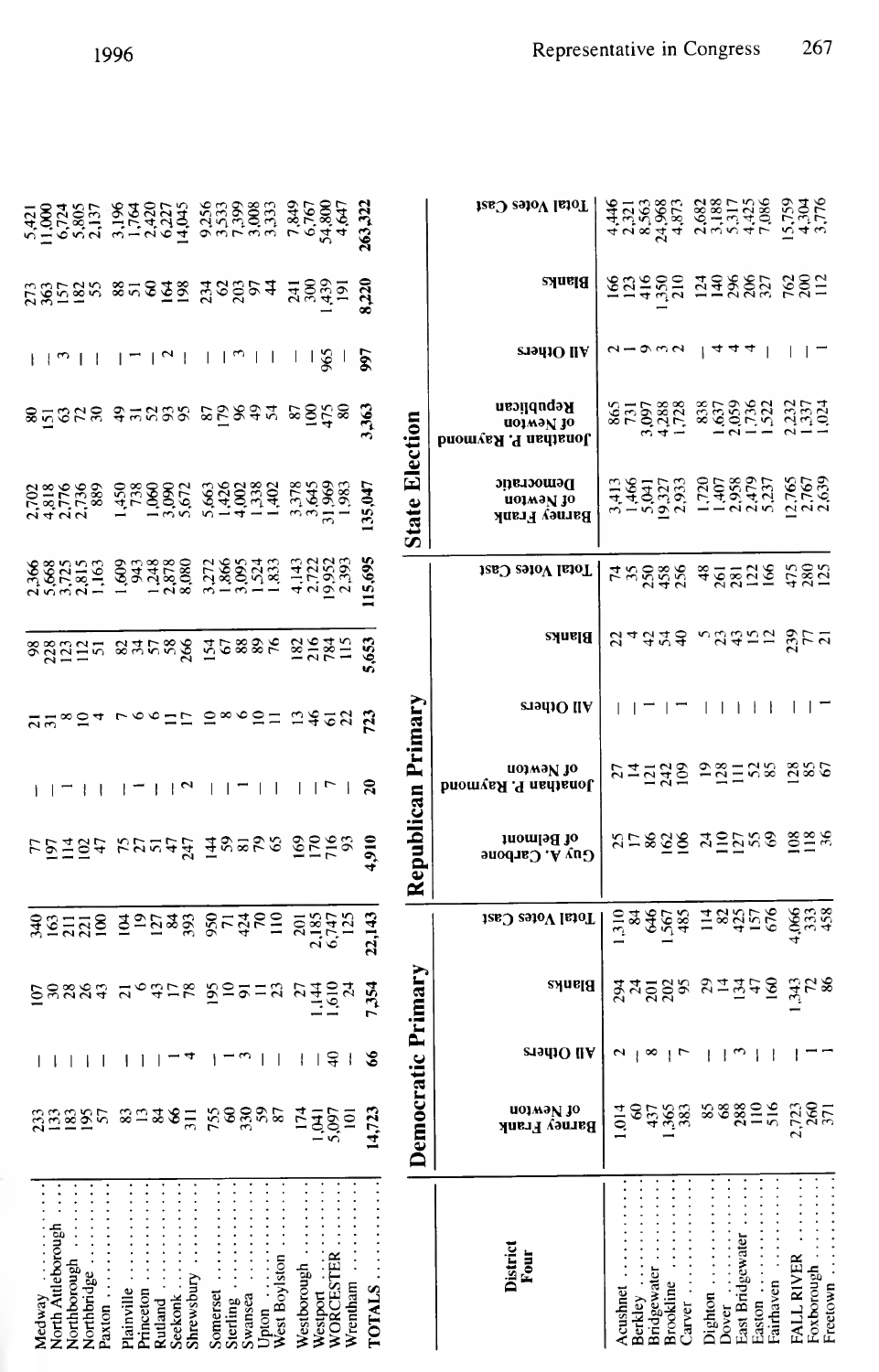|                                        | Democratic Primary           |              |                                                        |                                                                                                                                                                                                                                 | Republican Primary           |                                               |         |                    |                           | <b>State Election</b>                   |                                                  |                       |                                       |                                                                                 |
|----------------------------------------|------------------------------|--------------|--------------------------------------------------------|---------------------------------------------------------------------------------------------------------------------------------------------------------------------------------------------------------------------------------|------------------------------|-----------------------------------------------|---------|--------------------|---------------------------|-----------------------------------------|--------------------------------------------------|-----------------------|---------------------------------------|---------------------------------------------------------------------------------|
| <b>District</b><br>Four<br>(Continued) | u01.11.9N JO<br>Barney Frank | sлэц1O IIV   | syuerg                                                 | <b>Total Votes Cast</b>                                                                                                                                                                                                         | of Belmont<br>Guy A. Carbone | иојмәд јо<br>Jonathan P. Raymond              | гэчн ША | Blanks             | Total Votes Cast          | Democratic<br>иозмәр јо<br>Barney Frank | Republican<br>u01.143N JO<br>Jonathan P. Raymond | subOP                 | Blahks                                | Total Votes Cast                                                                |
| Hanson<br>Halifax                      | ងនី ទីនទីដូនី                |              | ន្ថែ ឧកមន្តដ រុម្ពន៍ខ្លួម ដូនង់ <sub>២</sub> ន ដឹងដូន។ | az de de la production de la production de la production de la production de la production de la production de<br>En 2015 de la production de la production de la production de la production de la production de la production |                              |                                               |         |                    | $\frac{36}{2}$            |                                         |                                                  |                       | នីង គីមុនដូង ខ្លួនមិន ដឹងមិត្ត គូមុនទ | 3,345<br>4,397                                                                  |
| akeville                               |                              |              |                                                        |                                                                                                                                                                                                                                 |                              |                                               |         |                    |                           |                                         |                                                  |                       |                                       |                                                                                 |
| Vlansfield                             |                              |              |                                                        |                                                                                                                                                                                                                                 |                              |                                               |         |                    |                           |                                         |                                                  |                       |                                       |                                                                                 |
| Marion                                 |                              |              |                                                        |                                                                                                                                                                                                                                 |                              |                                               |         |                    |                           |                                         |                                                  |                       |                                       |                                                                                 |
| Viiddleborough<br>dattapoisett         |                              |              |                                                        |                                                                                                                                                                                                                                 | 28 kaaau Ebyyna Earryn       | ង២ ៧មុនទីក្នុងនិដ្ឋិកម្ម ដែលស្រុក អ្នកមន្ទ្រី |         | ದಳ ಸದಿದ≘ಜ ನಿತರೆವಾದ | D&EBE SESDE ERBEE BEERE S |                                         |                                                  | 10000008110           |                                       | aduur ugdaa riimaa ubaati<br>Diinaa Saduu uubaal sonati<br>Diinaa Saduur Enking |
|                                        |                              |              |                                                        |                                                                                                                                                                                                                                 |                              |                                               |         |                    |                           |                                         |                                                  |                       |                                       |                                                                                 |
| <b>VEW BEDFORI</b>                     |                              |              |                                                        |                                                                                                                                                                                                                                 |                              |                                               |         |                    |                           |                                         |                                                  |                       |                                       |                                                                                 |
| VEWTON                                 |                              | $\mathbf{I}$ |                                                        |                                                                                                                                                                                                                                 |                              |                                               |         |                    |                           |                                         |                                                  |                       |                                       |                                                                                 |
| Vorfolk<br>Norton                      |                              | - 1          |                                                        |                                                                                                                                                                                                                                 |                              |                                               |         |                    |                           |                                         |                                                  |                       |                                       |                                                                                 |
| Pembroke                               |                              | $\mathbf{I}$ |                                                        |                                                                                                                                                                                                                                 |                              |                                               |         |                    |                           |                                         |                                                  |                       |                                       |                                                                                 |
| Plympton                               |                              | L            |                                                        |                                                                                                                                                                                                                                 |                              |                                               |         |                    |                           |                                         |                                                  |                       |                                       |                                                                                 |
| Raynham<br>Rehoboth                    |                              | $ \sim$ $+$  |                                                        |                                                                                                                                                                                                                                 |                              |                                               |         |                    |                           |                                         |                                                  |                       |                                       |                                                                                 |
| <b>Rochester</b>                       | dage gyntag                  |              |                                                        |                                                                                                                                                                                                                                 |                              |                                               |         | おけせはい ぬなけおぬ        |                           |                                         |                                                  |                       |                                       |                                                                                 |
| Rockland                               |                              | ≘            |                                                        |                                                                                                                                                                                                                                 |                              |                                               |         |                    |                           |                                         |                                                  |                       |                                       |                                                                                 |
| Sharon.                                |                              | $\perp$      |                                                        |                                                                                                                                                                                                                                 |                              |                                               |         |                    |                           |                                         |                                                  |                       |                                       |                                                                                 |
| Sherborn                               |                              | $\mathbf{I}$ |                                                        |                                                                                                                                                                                                                                 |                              |                                               |         |                    |                           |                                         |                                                  |                       |                                       |                                                                                 |
| <b>Nareham</b>                         |                              |              |                                                        |                                                                                                                                                                                                                                 | 2222                         |                                               |         |                    |                           |                                         | 191568<br>17568<br>17568                         | $\mathbb{R}^{\infty}$ |                                       |                                                                                 |
| <b>Nellesley</b>                       |                              |              |                                                        |                                                                                                                                                                                                                                 |                              |                                               |         |                    |                           |                                         |                                                  |                       |                                       |                                                                                 |
| West Bridgewater                       | 184                          |              | βŚ,                                                    |                                                                                                                                                                                                                                 | S,                           | $\frac{12}{1}$                                |         |                    |                           |                                         | $\frac{1.519}{72,702}$                           |                       | ₹                                     | 3,396                                                                           |
| <b>TOTALS</b>                          | 19,925                       | ౪            | 6,127                                                  | 26,117                                                                                                                                                                                                                          | 3,471                        | 3,823                                         |         | $\ddot{a}$         | 8,618                     | 183,854                                 |                                                  | S,                    | 11,447                                | 268,095                                                                         |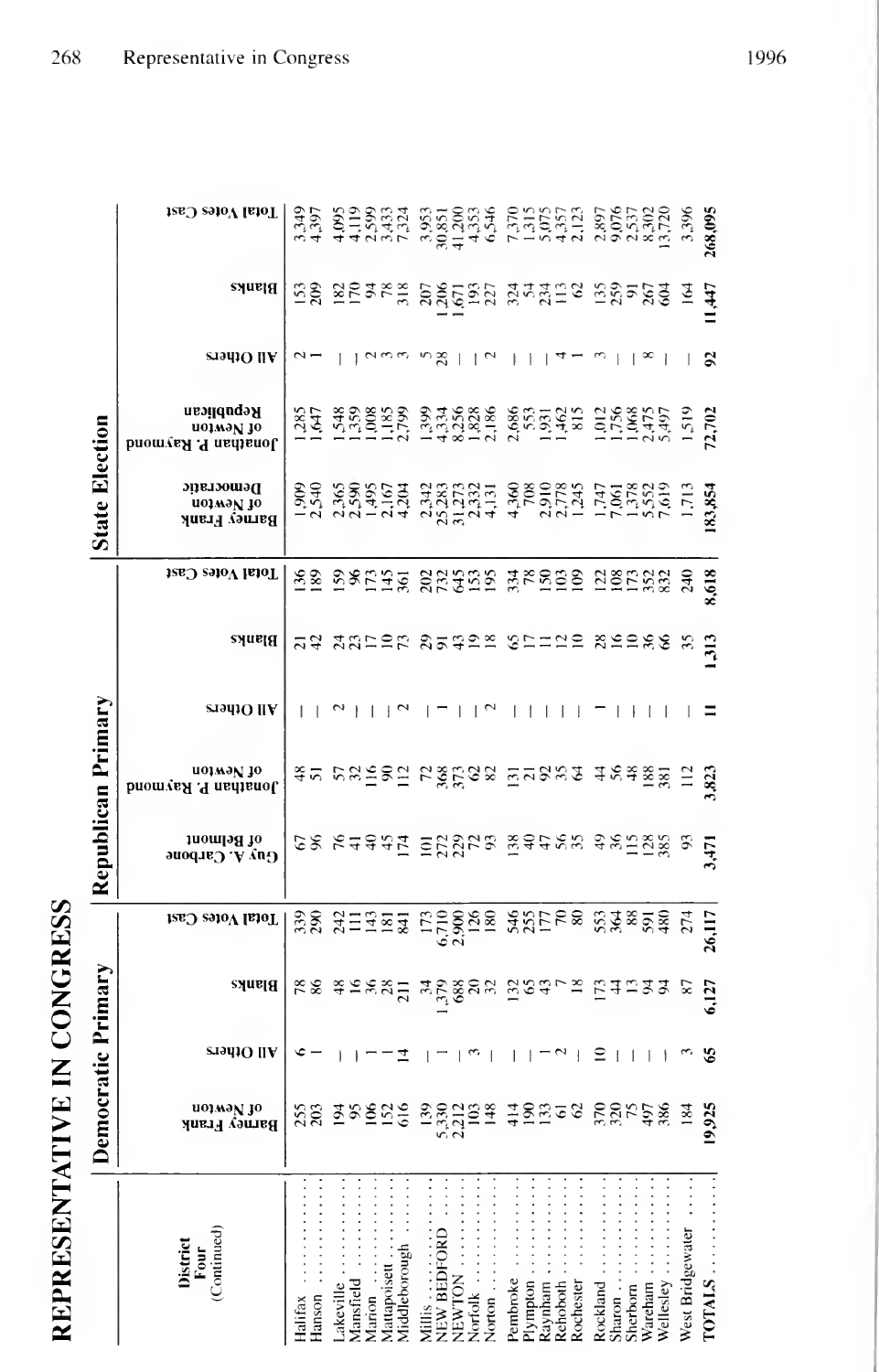|                      | Democratic Primary                                                                                                                                                                                                                                                                                                                                                   |                                                       |               |                                    |                                                                                                                                                                                                                                   | Republican Primary |                                       |                                                                   |                                                                                           | <b>State Election</b>                      |                          |                                                                                                      |                                                                                                                                                                                                                                  |
|----------------------|----------------------------------------------------------------------------------------------------------------------------------------------------------------------------------------------------------------------------------------------------------------------------------------------------------------------------------------------------------------------|-------------------------------------------------------|---------------|------------------------------------|-----------------------------------------------------------------------------------------------------------------------------------------------------------------------------------------------------------------------------------|--------------------|---------------------------------------|-------------------------------------------------------------------|-------------------------------------------------------------------------------------------|--------------------------------------------|--------------------------|------------------------------------------------------------------------------------------------------|----------------------------------------------------------------------------------------------------------------------------------------------------------------------------------------------------------------------------------|
| District<br>Five     | нэмод 10<br>nsdeely .T nimsM                                                                                                                                                                                                                                                                                                                                         | of Clinton<br>Patrick M. Raymond                      | $S1941O$ $HV$ | Blanks                             | Total Votes Cast                                                                                                                                                                                                                  | uoneuimoV oN       | sıəy10 llV                            | Blanks                                                            | Total Votes Cast                                                                          | Democratic<br>нэмод до<br>nsd99M .T nir1sM | sjəyiQ HV                | Blanks                                                                                               | Total Votes Cast                                                                                                                                                                                                                 |
|                      |                                                                                                                                                                                                                                                                                                                                                                      |                                                       |               |                                    |                                                                                                                                                                                                                                   |                    |                                       |                                                                   |                                                                                           |                                            |                          |                                                                                                      |                                                                                                                                                                                                                                  |
| Andover<br>Acton     |                                                                                                                                                                                                                                                                                                                                                                      |                                                       |               |                                    |                                                                                                                                                                                                                                   |                    |                                       |                                                                   |                                                                                           |                                            |                          |                                                                                                      |                                                                                                                                                                                                                                  |
| Ashland              |                                                                                                                                                                                                                                                                                                                                                                      |                                                       |               |                                    |                                                                                                                                                                                                                                   |                    |                                       |                                                                   |                                                                                           |                                            |                          |                                                                                                      |                                                                                                                                                                                                                                  |
|                      | <b>442822</b>                                                                                                                                                                                                                                                                                                                                                        | 82222                                                 |               | <u> ಇತ್ತಾ<sub>ಂ</sub>ಜ</u>         | $\frac{755}{352}$ $\frac{119}{35}$                                                                                                                                                                                                |                    |                                       | සියිසිපති සලඝමිෂි ඒහසිකම් බිසිලෙම් යුකිබුහියි සිකුලුම්සි මිහිට හි | <u>ដូវីមិនមន្ទី ខេទដូន្មី ដំបូងថា ដូចិន្ទ្រី រដ្ឋដូច្នី និង ក្នុងប្រ</u><br>និង ក្នុង ដូច |                                            | 72118                    | 253558                                                                                               | enauris Salassi i Educação estados de la construção de la construção de la construção de la construção de la c<br>Salassia de la construção de la construção de la construção de la construção de la construção de la construção |
| iillerica            |                                                                                                                                                                                                                                                                                                                                                                      |                                                       |               |                                    |                                                                                                                                                                                                                                   |                    |                                       |                                                                   |                                                                                           |                                            |                          |                                                                                                      |                                                                                                                                                                                                                                  |
| <b>Bolton</b>        |                                                                                                                                                                                                                                                                                                                                                                      |                                                       |               |                                    |                                                                                                                                                                                                                                   |                    |                                       |                                                                   |                                                                                           |                                            |                          |                                                                                                      |                                                                                                                                                                                                                                  |
| loxborough           |                                                                                                                                                                                                                                                                                                                                                                      |                                                       |               |                                    |                                                                                                                                                                                                                                   |                    |                                       |                                                                   |                                                                                           |                                            |                          |                                                                                                      |                                                                                                                                                                                                                                  |
| helmsford<br>arlisle |                                                                                                                                                                                                                                                                                                                                                                      |                                                       | 112           |                                    |                                                                                                                                                                                                                                   |                    |                                       |                                                                   |                                                                                           |                                            |                          |                                                                                                      |                                                                                                                                                                                                                                  |
| oncord               |                                                                                                                                                                                                                                                                                                                                                                      |                                                       |               |                                    |                                                                                                                                                                                                                                   |                    | $\sim$ $\approx$ $\sim$ $\sim$ $\sim$ |                                                                   |                                                                                           |                                            |                          |                                                                                                      |                                                                                                                                                                                                                                  |
| <b>Insert</b>        |                                                                                                                                                                                                                                                                                                                                                                      |                                                       |               |                                    |                                                                                                                                                                                                                                   |                    |                                       |                                                                   |                                                                                           |                                            |                          |                                                                                                      |                                                                                                                                                                                                                                  |
| <b>Junstable</b>     |                                                                                                                                                                                                                                                                                                                                                                      |                                                       |               |                                    |                                                                                                                                                                                                                                   |                    |                                       |                                                                   |                                                                                           |                                            |                          |                                                                                                      |                                                                                                                                                                                                                                  |
| roton                |                                                                                                                                                                                                                                                                                                                                                                      |                                                       |               |                                    |                                                                                                                                                                                                                                   |                    |                                       |                                                                   |                                                                                           |                                            |                          |                                                                                                      |                                                                                                                                                                                                                                  |
| larvard              | $3.85\frac{23}{23}\frac{23}{23}\frac{23}{23}\frac{23}{23}\frac{23}{23}\frac{23}{23}\frac{23}{23}\frac{23}{23}\frac{23}{23}\frac{23}{23}\frac{23}{23}\frac{23}{23}\frac{23}{23}\frac{23}{23}\frac{23}{23}\frac{23}{23}\frac{23}{23}\frac{23}{23}\frac{23}{23}\frac{23}{23}\frac{23}{23}\frac{23}{23}\frac{23}{23}\frac{23}{23}\frac{23}{23}\frac{23}{23}\frac{23}{23$ | ਰਜਤਸ਼ੁਣ ਲੋਜ਼ਲਾਰ ਵਿੱਤੇ । ਜਦੋਂ ਕਲੋਬਲੋਣ ਡਜ਼ਬਲਾਕ ਲਖ਼ਸ਼ ਦੇ |               | $14.738$ $-68.79$ $-19.80$ $-18.8$ | segment segment of the segment of the segment of the segment of the segment of the segment of the segment of t<br>segment of the segment of the segment of the segment of the segment of the segment of the segment of the segmen |                    |                                       |                                                                   |                                                                                           |                                            | $-89.85$ $-6.84$         | a de 110 ciado de 110 como 110 como 110 como 110 como 110 como 110 como 110 como 110 como 110 como 1 |                                                                                                                                                                                                                                  |
| udson                |                                                                                                                                                                                                                                                                                                                                                                      |                                                       |               |                                    |                                                                                                                                                                                                                                   |                    |                                       |                                                                   |                                                                                           |                                            |                          |                                                                                                      |                                                                                                                                                                                                                                  |
| AWREN<br>ancaster    |                                                                                                                                                                                                                                                                                                                                                                      |                                                       |               |                                    |                                                                                                                                                                                                                                   |                    |                                       |                                                                   |                                                                                           |                                            | $\omega$ - $\frac{1}{1}$ |                                                                                                      |                                                                                                                                                                                                                                  |
| incoln               |                                                                                                                                                                                                                                                                                                                                                                      |                                                       |               |                                    |                                                                                                                                                                                                                                   |                    |                                       |                                                                   |                                                                                           |                                            |                          |                                                                                                      |                                                                                                                                                                                                                                  |
| ittleton             |                                                                                                                                                                                                                                                                                                                                                                      |                                                       |               |                                    |                                                                                                                                                                                                                                   |                    | $\vert \vert$                         |                                                                   |                                                                                           |                                            |                          |                                                                                                      |                                                                                                                                                                                                                                  |
| <b>OWEL</b>          |                                                                                                                                                                                                                                                                                                                                                                      |                                                       |               |                                    |                                                                                                                                                                                                                                   |                    |                                       |                                                                   |                                                                                           |                                            |                          |                                                                                                      |                                                                                                                                                                                                                                  |
| unenbur              |                                                                                                                                                                                                                                                                                                                                                                      |                                                       |               |                                    |                                                                                                                                                                                                                                   |                    |                                       |                                                                   |                                                                                           |                                            |                          |                                                                                                      |                                                                                                                                                                                                                                  |
| <b>IARLBOROUG</b>    |                                                                                                                                                                                                                                                                                                                                                                      |                                                       |               |                                    |                                                                                                                                                                                                                                   |                    |                                       |                                                                   |                                                                                           |                                            |                          |                                                                                                      |                                                                                                                                                                                                                                  |
| <b>faynard</b>       |                                                                                                                                                                                                                                                                                                                                                                      |                                                       |               |                                    |                                                                                                                                                                                                                                   |                    |                                       |                                                                   |                                                                                           |                                            |                          |                                                                                                      |                                                                                                                                                                                                                                  |
| <b>lethuen</b>       |                                                                                                                                                                                                                                                                                                                                                                      |                                                       | $\Box$        | ାଛୁଅଟ୍ରକ                           |                                                                                                                                                                                                                                   |                    |                                       |                                                                   |                                                                                           |                                            |                          |                                                                                                      |                                                                                                                                                                                                                                  |
| epperell             |                                                                                                                                                                                                                                                                                                                                                                      |                                                       |               |                                    |                                                                                                                                                                                                                                   |                    |                                       |                                                                   |                                                                                           |                                            | <u>  엂음   응 그의까결임</u>    |                                                                                                      |                                                                                                                                                                                                                                  |
| ihirley              |                                                                                                                                                                                                                                                                                                                                                                      |                                                       |               |                                    |                                                                                                                                                                                                                                   |                    |                                       |                                                                   |                                                                                           |                                            |                          |                                                                                                      |                                                                                                                                                                                                                                  |
| outhborough<br>vov   |                                                                                                                                                                                                                                                                                                                                                                      |                                                       |               |                                    |                                                                                                                                                                                                                                   |                    |                                       |                                                                   |                                                                                           |                                            |                          |                                                                                                      |                                                                                                                                                                                                                                  |
| udbury               |                                                                                                                                                                                                                                                                                                                                                                      |                                                       |               |                                    |                                                                                                                                                                                                                                   |                    |                                       |                                                                   |                                                                                           |                                            |                          |                                                                                                      |                                                                                                                                                                                                                                  |
| ewksbury             |                                                                                                                                                                                                                                                                                                                                                                      |                                                       | $1111\omega$  | nna <del>d</del> k                 |                                                                                                                                                                                                                                   |                    |                                       |                                                                   |                                                                                           |                                            |                          |                                                                                                      |                                                                                                                                                                                                                                  |
| yngsborough          |                                                                                                                                                                                                                                                                                                                                                                      |                                                       |               |                                    |                                                                                                                                                                                                                                   |                    |                                       |                                                                   |                                                                                           |                                            |                          |                                                                                                      |                                                                                                                                                                                                                                  |
| Vayland              |                                                                                                                                                                                                                                                                                                                                                                      |                                                       | $\perp$       | 382                                |                                                                                                                                                                                                                                   |                    | $13114 + 1188$ $-228$                 |                                                                   |                                                                                           |                                            | $48\frac{1}{2}$          |                                                                                                      |                                                                                                                                                                                                                                  |
| <b>lestford</b>      |                                                                                                                                                                                                                                                                                                                                                                      |                                                       |               |                                    |                                                                                                                                                                                                                                   |                    |                                       |                                                                   |                                                                                           |                                            |                          |                                                                                                      |                                                                                                                                                                                                                                  |
| <b>OTALS</b>         |                                                                                                                                                                                                                                                                                                                                                                      |                                                       | ຸສ            | 4.300                              | 31,881                                                                                                                                                                                                                            |                    |                                       |                                                                   |                                                                                           | 183,457                                    | 1,708                    |                                                                                                      |                                                                                                                                                                                                                                  |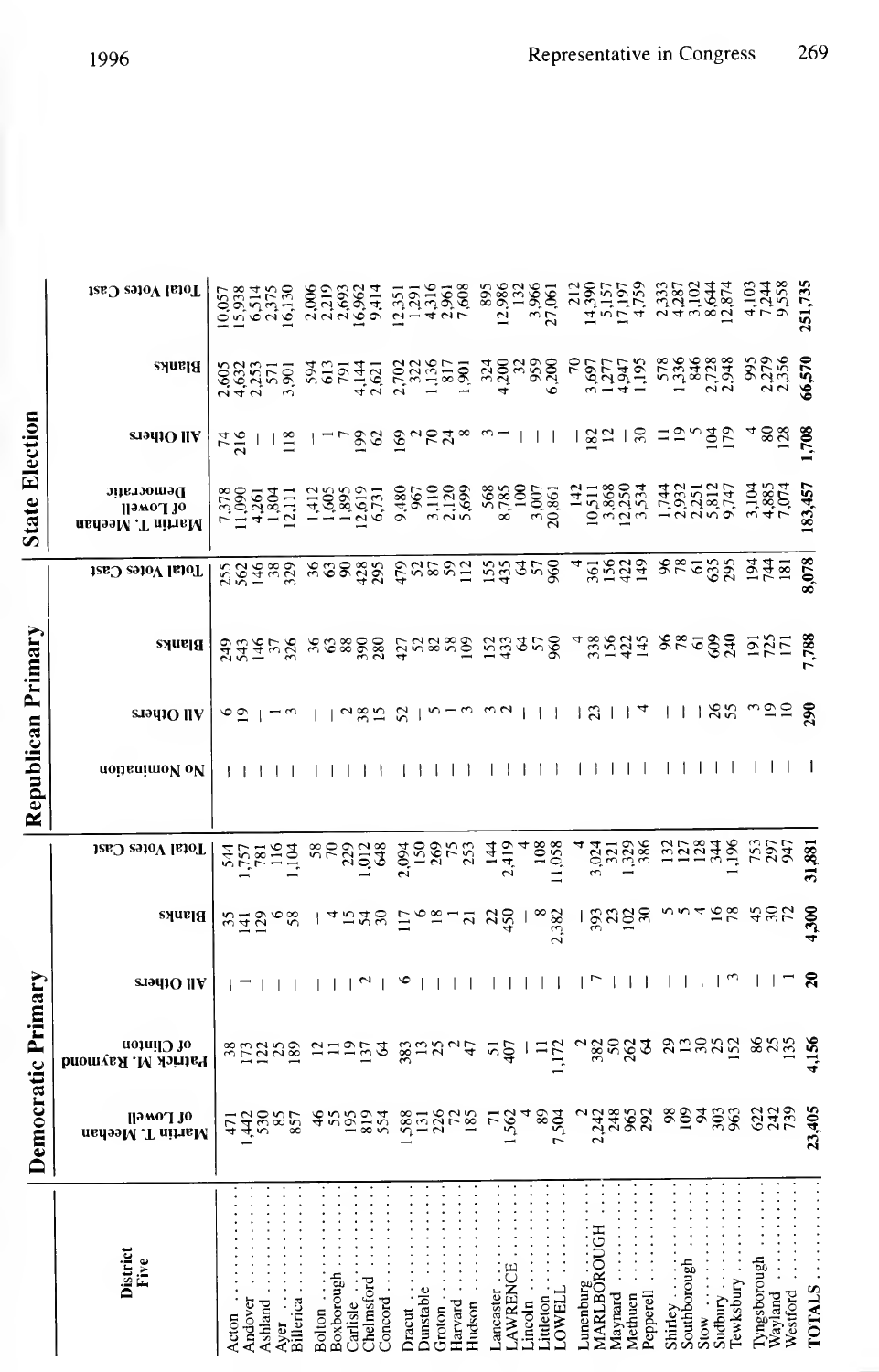|                                                                                         | Democratic Primary                                         |                             |                  |               |                                         | Republican Primary                |                                    |                                                                  |                                          |
|-----------------------------------------------------------------------------------------|------------------------------------------------------------|-----------------------------|------------------|---------------|-----------------------------------------|-----------------------------------|------------------------------------|------------------------------------------------------------------|------------------------------------------|
| District<br>Six                                                                         | of Groveland<br>John Gutta                                 | mala2 10<br>John F. Tierney | <b>SJ941O HV</b> | Blanks        | Total Votes Cast                        | ец рэплесь<br>Peter G. Torkildsen | siamo IIV                          | Blahks                                                           | <b>Total Votes Cast</b>                  |
| Burlington<br><b>BEVERL)</b><br>Amesbury<br>Boxford<br>Bedford                          |                                                            |                             | $ $ $ $ $\sim$   |               | 245                                     | 882877                            |                                    |                                                                  |                                          |
| GLOUCESTER<br>Georgetown<br>Groveland<br>Danvers<br>Essex                               |                                                            | គនីខ្លួន ខ្លឹមខ្លួន         | $1 + 1 + 1$      |               |                                         | $8a + 8c$                         |                                    |                                                                  |                                          |
| <b>IAVERHII</b><br>ynnfield<br>Hamilton<br>pswich<br>XNX                                | ਥਣਣਖ਼ਾਲੀ ਤੋਂਹਫ਼ਲਕ ਛਸੈਣਲੈਂਡ =ਲੁਝਾਖ਼ਕ ਦੁਛਕੁੰਬ ਖ਼ੁਲਰਭੁਕ ਦੇਖੁਲ |                             | $\mathbf{I}$     |               | ling in Lands Linda agus a ghair aghaid |                                   | $\sim$ 1<br>$mN -$                 | $\pm$ កន្ទ្រីជន ក្នុងមួយ ទីនទ្វាចិង និង«ដ $\sim$ ៩៩និងខ្លួ ១៩១២៩ | SHIPS Saaks hakee aas Er gokhu saaae shu |
| Manchester-by-the-Sea<br>Marblehead<br>Viddleton<br>Merrimac<br>Vahant                  |                                                            | E Sangs Sanga Sangang Sanga |                  |               |                                         | ទីដូនទីដូ និង៤៖ ន                 | $\sim$<br>$\overline{\phantom{0}}$ |                                                                  |                                          |
| <b>NEWBURYPOR</b><br><b>North Andover</b><br><b>Vorth Reading</b><br>PEABODY<br>Newbury |                                                            |                             | Ξ                |               |                                         |                                   | $\Box$                             |                                                                  |                                          |
| Rockport<br>Salisbury<br>Reading<br><b>NETR'S</b><br>Rowley                             |                                                            |                             |                  |               | $\overline{z}$ gggggggg                 | grungt base waar                  |                                    |                                                                  |                                          |
| Swampscott<br>Topsfield<br>Saugus                                                       |                                                            | $$^{42}_{83}_{8}$           |                  | $\frac{1}{2}$ |                                         |                                   |                                    | ≆ຕ⊡                                                              |                                          |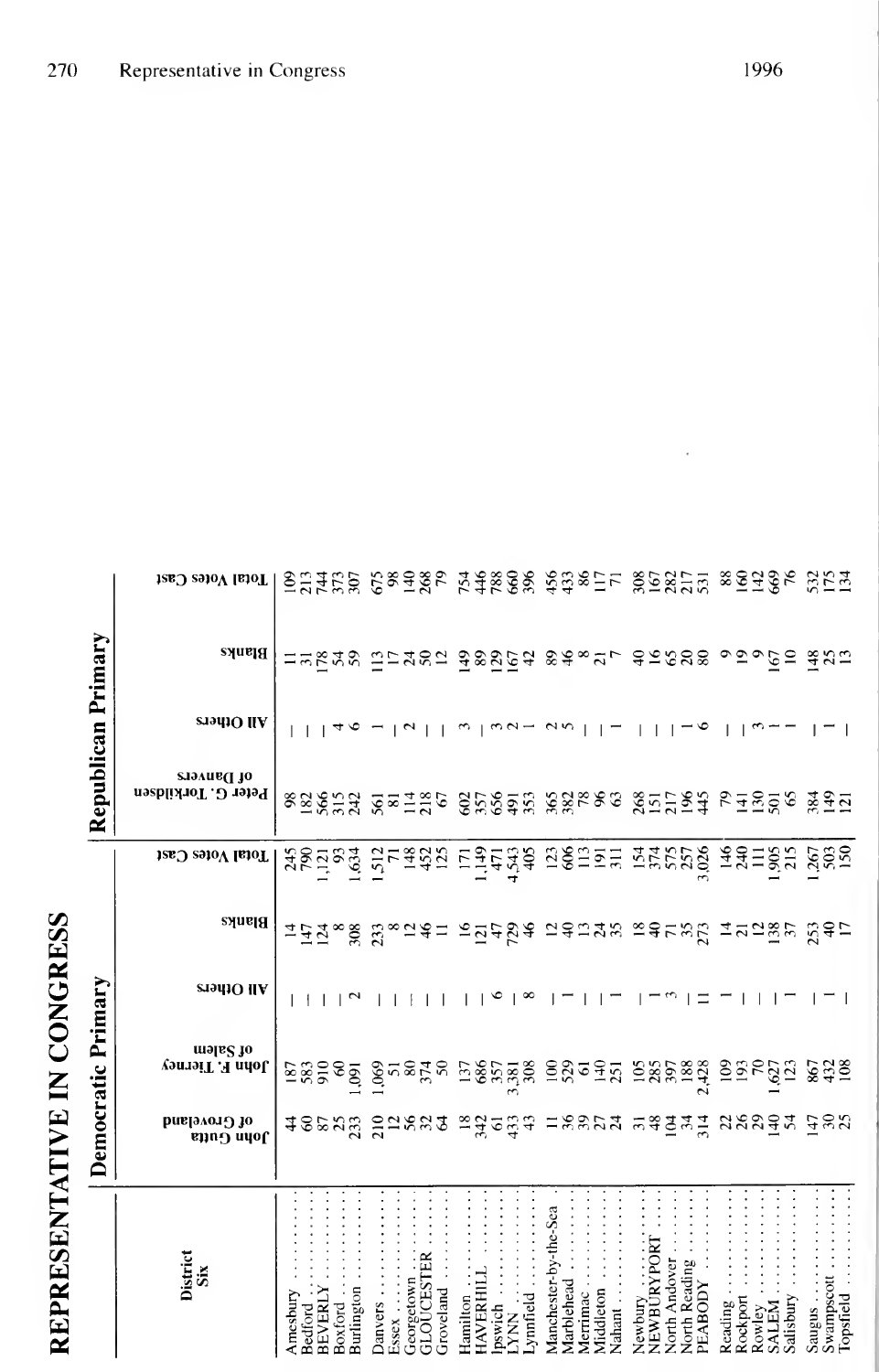| West Newbury<br>Wenham                       | ∞ຊ<br>≊                                         | 24                                        |                                                            |                                                       | $rac{62}{50}$<br>$\begin{array}{c}\n 73 \\  23 \\  \hline\n 039\n \end{array}$ | $\Box$                                   | 62               | 472                                     |                                                |
|----------------------------------------------|-------------------------------------------------|-------------------------------------------|------------------------------------------------------------|-------------------------------------------------------|--------------------------------------------------------------------------------|------------------------------------------|------------------|-----------------------------------------|------------------------------------------------|
| Wilmington                                   |                                                 | 679                                       |                                                            | 214                                                   | 239                                                                            |                                          | 59               | 298                                     |                                                |
| <b>TOTALS</b>                                | 3,044                                           | 18,115                                    | ×                                                          | 3,197                                                 | 9,457<br>24,392                                                                | ₽                                        | 2,058            | 11,558                                  |                                                |
|                                              | <b>State Election</b>                           |                                           |                                                            |                                                       |                                                                                |                                          |                  |                                         |                                                |
| District<br>Six<br>(Continued)               | Republican<br>of Danvers<br>Peter G. Torkildsen | Democratic<br>mala2 10<br>John F. Tierney | Соцзелласно<br>of Manchester-by-the-Sea<br>Randal C. Fritz | 1 ndependent<br>of Marblehead<br>Benjamin A. Gatchell | 1uapuadapu <sub>l</sub><br>uusq jo<br>Martin J. McNulty                        | Watural Law<br>of Peabody<br>diime niriO | saaqiO IIV       | Blanks                                  | Total Votes Cast                               |
|                                              |                                                 |                                           |                                                            |                                                       |                                                                                |                                          | အ ၊              |                                         |                                                |
| Amesbury<br>Bedford                          |                                                 |                                           |                                                            |                                                       |                                                                                |                                          |                  |                                         |                                                |
| <b>BEVERLY</b>                               |                                                 |                                           |                                                            |                                                       |                                                                                |                                          |                  |                                         |                                                |
| Boxford                                      |                                                 | 232333                                    |                                                            |                                                       | atrusa                                                                         | $888$ $848$ $5957$                       |                  |                                         | 6457<br>1957<br>6457<br>6457<br>6499           |
| Burlington                                   | 6.991                                           |                                           |                                                            |                                                       |                                                                                |                                          |                  |                                         |                                                |
| Essex<br>Danvers                             | 960                                             |                                           |                                                            |                                                       |                                                                                |                                          |                  |                                         |                                                |
| Georgetown                                   |                                                 |                                           |                                                            |                                                       |                                                                                |                                          | 111 <sup>5</sup> |                                         | 12,130<br>1,814<br>1,854<br>1,806<br>2,806     |
| GLOUCESTER<br>Groveland                      | $3,420$<br>$-1,420$                             | $45872$<br>$4873$<br>$4873$               |                                                            |                                                       |                                                                                |                                          |                  |                                         |                                                |
| Hamilton                                     |                                                 |                                           |                                                            |                                                       |                                                                                |                                          |                  |                                         |                                                |
| HAVERHILI                                    |                                                 |                                           |                                                            |                                                       |                                                                                |                                          |                  |                                         |                                                |
| pswich<br><b>CYNN</b>                        | 252357132525384                                 | 1995388                                   |                                                            | ra Euse Suunu udungu udungu                           | នទុន ដក្ខខ្នុង<br>អនុង                                                         |                                          | $10110110 - 1$   | ងដូងទីខ្លួង មន្ត្រីកូន ក្នុងនិង មន្ត្រី | $4,096$<br>20,668<br>20,940<br>27,681<br>6,473 |
| Lynnfield                                    |                                                 |                                           |                                                            |                                                       |                                                                                |                                          |                  |                                         |                                                |
| Manchester-by-the-Sea                        |                                                 |                                           |                                                            |                                                       |                                                                                |                                          |                  |                                         |                                                |
| Marblehead<br>Merrimac                       |                                                 |                                           |                                                            |                                                       |                                                                                |                                          |                  |                                         |                                                |
| Middleton                                    |                                                 |                                           |                                                            |                                                       |                                                                                |                                          |                  |                                         | 3,082<br>11,798<br>11,795<br>2,197             |
| Vahant.                                      |                                                 |                                           |                                                            |                                                       |                                                                                |                                          |                  |                                         |                                                |
| <b>VEWBURYPOR</b><br>Newbury                 |                                                 |                                           |                                                            |                                                       |                                                                                |                                          |                  |                                         |                                                |
| <b>North Andover</b><br><b>North Reading</b> | 1973882                                         | 1916<br>4916711 3388088<br>49111 1388088  | ຮອຮັຜສ ສັສພະສັຍ ລີຮັນຢືນ Gພວກສ⊐ ສອຂ±ຊີ                     | ଅ୫୫୫୫ ଅଅ                                              | $13325$ הוא המשפ                                                               | allaga sasan annag                       | $18222$ $1$      | edses ää <del>äää ua</del>              | 3,545<br>0,148<br>0,777<br>0,7714<br>22,214    |
| PEABODY                                      |                                                 |                                           |                                                            |                                                       |                                                                                |                                          |                  |                                         |                                                |
| Reading.<br>Rockport                         | 1,42                                            | 1,230                                     | ತಿರ                                                        |                                                       |                                                                                |                                          |                  |                                         | 2,852<br>4,155                                 |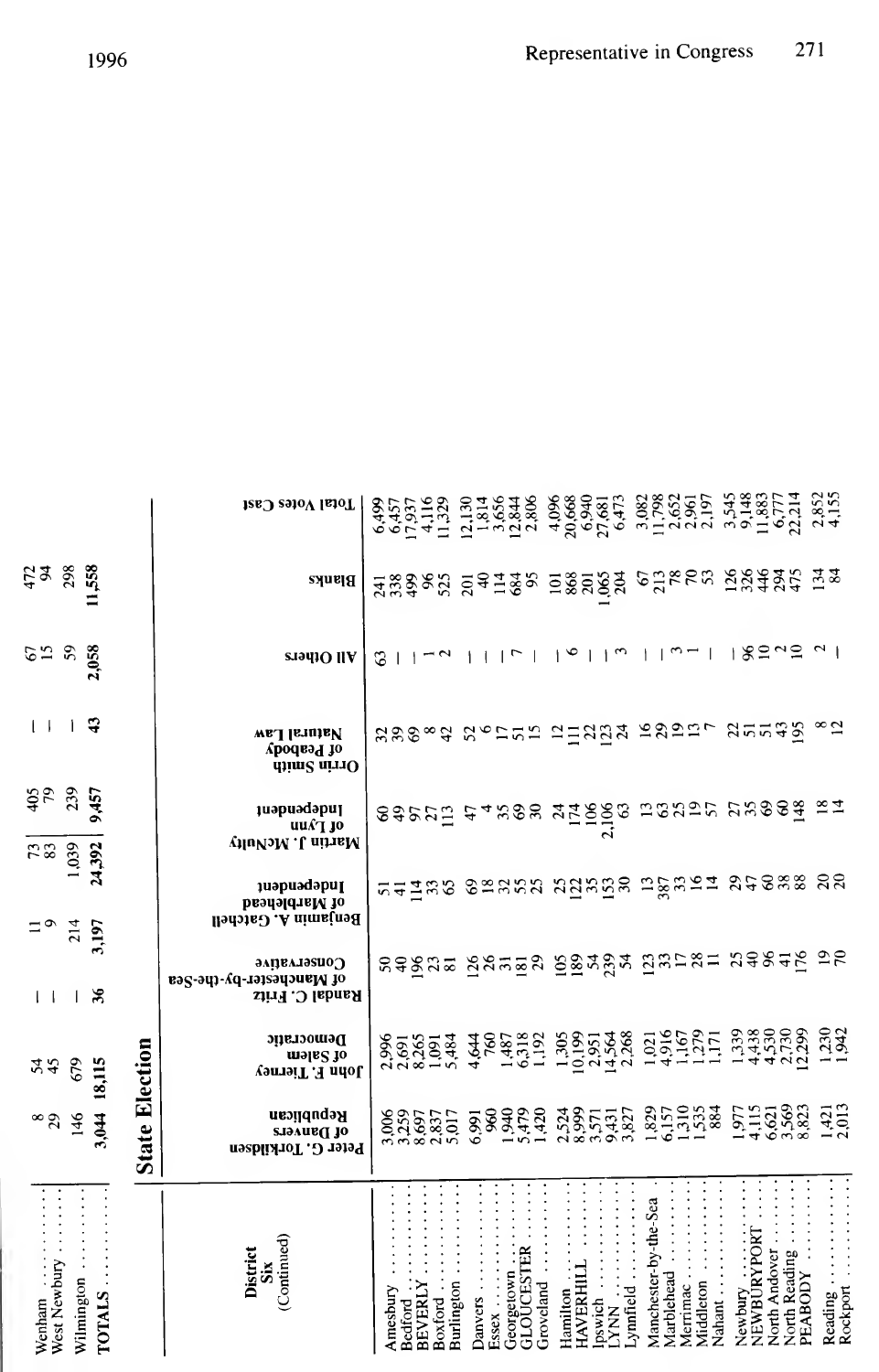| REPRESENTATIVE IN CONGRESS     | <b>State Election</b>                           |                                                  |                                                            |                                                      |                                  |                           |                           |                   |                                             |                                               |                  |
|--------------------------------|-------------------------------------------------|--------------------------------------------------|------------------------------------------------------------|------------------------------------------------------|----------------------------------|---------------------------|---------------------------|-------------------|---------------------------------------------|-----------------------------------------------|------------------|
| District<br>Six<br>(Continued) | Republican<br>от Рапуетs<br>Peter G. Torkildsen | Democratic<br>wəjeg jo<br><b>John F. Tierney</b> | Сопзетлацие<br>of Manchester-by-the-Sea<br>Randal C. Fritz | Juapuadaput<br>of Marblehead<br>Benjamin A. Gatchell | uu.i Jo<br>Martin J. McMulty     | diime ninO<br>1uəpuədəpu1 | Matural Law<br>vf Peabody | <b>saaqiO IIV</b> | Blanks                                      | <b>Total Votes Cast</b>                       |                  |
| Rowley                         | 1,450                                           |                                                  |                                                            |                                                      |                                  |                           |                           |                   |                                             | 2,525<br>15,951<br>3,076                      |                  |
| <b>MALEM</b>                   |                                                 |                                                  |                                                            |                                                      | ನಜನ                              |                           |                           | 18                |                                             |                                               |                  |
| Salisbury                      | 5,106                                           | 904<br>0.059<br>1.466                            |                                                            |                                                      |                                  |                           |                           |                   |                                             |                                               |                  |
| Saugus.                        |                                                 |                                                  | ດິສັນ ຂຶ້ນສັນ                                              | $2388$ $R83 = 8$                                     | ละ≌ุธะ                           |                           | $552.874$ nd              |                   | 882 85648                                   | 125788817                                     |                  |
| Swampscott                     |                                                 |                                                  |                                                            |                                                      |                                  |                           |                           |                   |                                             |                                               |                  |
| <b>Topsfield</b>               |                                                 |                                                  |                                                            |                                                      |                                  |                           |                           |                   |                                             |                                               |                  |
| Wenham                         |                                                 |                                                  |                                                            |                                                      |                                  |                           |                           |                   |                                             |                                               |                  |
| West Newbury                   | 588882                                          | $6300707$<br>$-0.073$<br>$-0.073$                |                                                            |                                                      |                                  |                           |                           | 1111 <sup>m</sup> |                                             |                                               |                  |
| Wilmington                     | 3,976                                           | 4,551                                            | $\boldsymbol{\mathcal{S}}$                                 | $\frac{8}{6}$                                        | 127                              |                           |                           |                   | 659                                         | 9,571                                         |                  |
|                                |                                                 |                                                  |                                                            |                                                      | 4,181                            |                           | 383                       | 278               | 9,799                                       | 287,250                                       |                  |
| <b>TOTALS</b>                  | 33,315                                          | 133,687                                          | 2,549                                                      | 2,058                                                |                                  |                           |                           |                   |                                             |                                               |                  |
|                                |                                                 | Democratic Primary                               |                                                            |                                                      | Republican Primary               |                           |                           |                   |                                             | <b>State Election</b>                         |                  |
| District<br>Seven              | asblaM 10<br><b>Edward J. Markey</b>            | siəyiQ HV                                        | Blanks                                                     | Total Votes Cast                                     | of Lexington<br>Patricia H. Long | <b>SIMIO IIV</b>          | Blanks                    | Total Votes Cast  | Democratic<br>asblaM 10<br>Камага Ј. Магкеу | Republican<br>от Гехивтоп<br>Patricia H. Long | <b>siamO IIA</b> |
| Arlington                      |                                                 |                                                  |                                                            |                                                      |                                  |                           |                           | 2233              | 15,393                                      | 655                                           |                  |
| EVERETT                        |                                                 |                                                  |                                                            |                                                      |                                  |                           |                           |                   |                                             |                                               |                  |
| Framingham                     | 3335                                            | $18-$                                            |                                                            |                                                      |                                  |                           |                           |                   |                                             |                                               |                  |
| Lexington<br>dncoln            | $\frac{163}{2}$                                 | $\overline{1}$                                   | ន្តន្តក្នុង                                                | 25251528                                             | ដូត្តដង្កូន ទី៨                  | 11311                     | $\vec{5}$ ಜಶಿಜ $_\infty$  | $\mathcal{R}$     | 9.941<br>9.947<br>9.944<br>9.941            | 251532                                        | 191182           |
|                                |                                                 |                                                  |                                                            |                                                      |                                  |                           |                           |                   |                                             |                                               |                  |
| MALDEN.                        | 2,998<br>3,942                                  | 34                                               | 616                                                        | 3,951                                                |                                  | $\frac{5}{10}$            | $\frac{137}{274}$         | 488               | 15,100                                      | 4,054<br>5,748                                |                  |

23,793<br>11,727<br>116,761<br>20,252<br>20,874<br>20,874

1,973<br>1,384

135585138

**Total Votes Cast** 

**Squejg**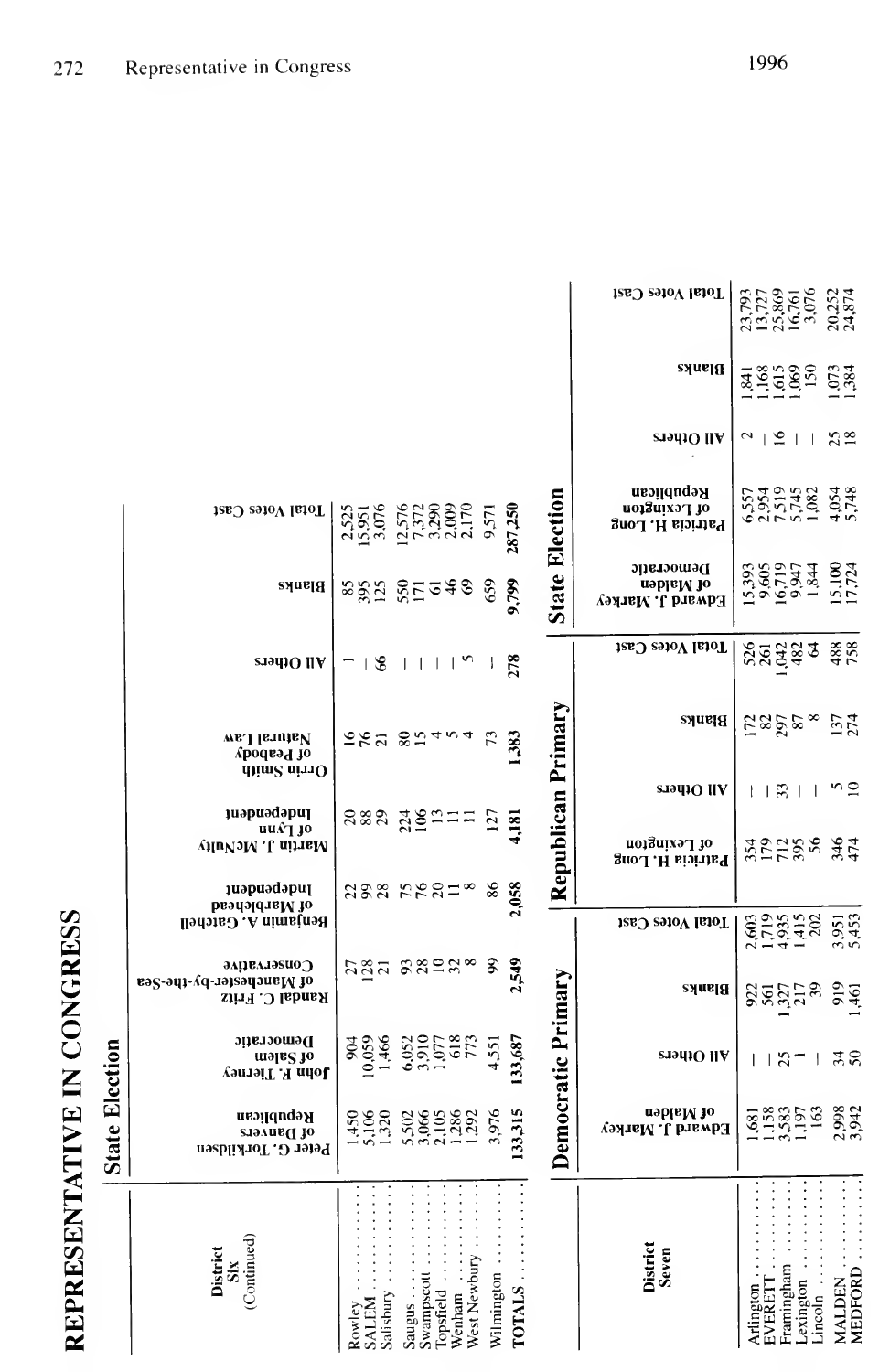| Total Votes Cast                                | 43,684<br>38,473,6402<br>58,870,6402<br>15,308<br>15,89,164                                                     |
|-------------------------------------------------|-----------------------------------------------------------------------------------------------------------------|
| Blanks                                          | $\frac{358438}{35148}$<br>$\frac{11}{11}$                                                                       |
| яэфО ПА                                         | $^{\circ}$ ଓ । ୪ ୪<br>چ                                                                                         |
| Republican<br>of Somerville<br>9byH qilid¶ .A   | $\frac{3,578}{1,075}$<br>$\frac{3,965}{0,3965}$<br>$\frac{3,965}{0,3965}$<br>$\frac{2,965}{0,3965}$             |
| Democratic<br>of Boston<br>Лоѕерћ Р. Кеппеdу, П | 9,071<br>67,695<br>67,533<br>51,5967<br>47,246<br>47,246                                                        |
| Total Votes Cast                                | $\frac{15527}{115777}$ $\frac{1}{27}$ $\frac{1}{27}$ $\frac{1}{27}$                                             |
| Blanks                                          | agaea s<br>$\ddot{\phantom{0}}$                                                                                 |
| яно прес                                        | ន                                                                                                               |
| əlivaəmoz to<br>R. Philip Hyde                  | ដូទ្ធដូខីឌី ឆ្ន<br>1,692                                                                                        |
| Total Votes Cast                                | $\begin{array}{r} 1.202 \\ 1.593 \\ 1.380 \\ 1.465 \\ 1.567 \\ 1.567 \\ 1.567 \\ 1.567 \\ 1.567 \\ \end{array}$ |
| Blanks                                          | santin<br>Santin<br>Santin<br>7.267                                                                             |
| гаано на                                        | 18972<br>$\overline{170}$                                                                                       |
| of Boston<br>Joseph P. Kennedy, II              | 809<br>844466<br>8444668<br>8623<br>14623                                                                       |
| District<br>Eight<br>Belmont.<br>BOSTON         | CAMBRIDG<br>SOMERVIL<br>Watertown<br><b>CHELSEA</b><br>FOTALS                                                   |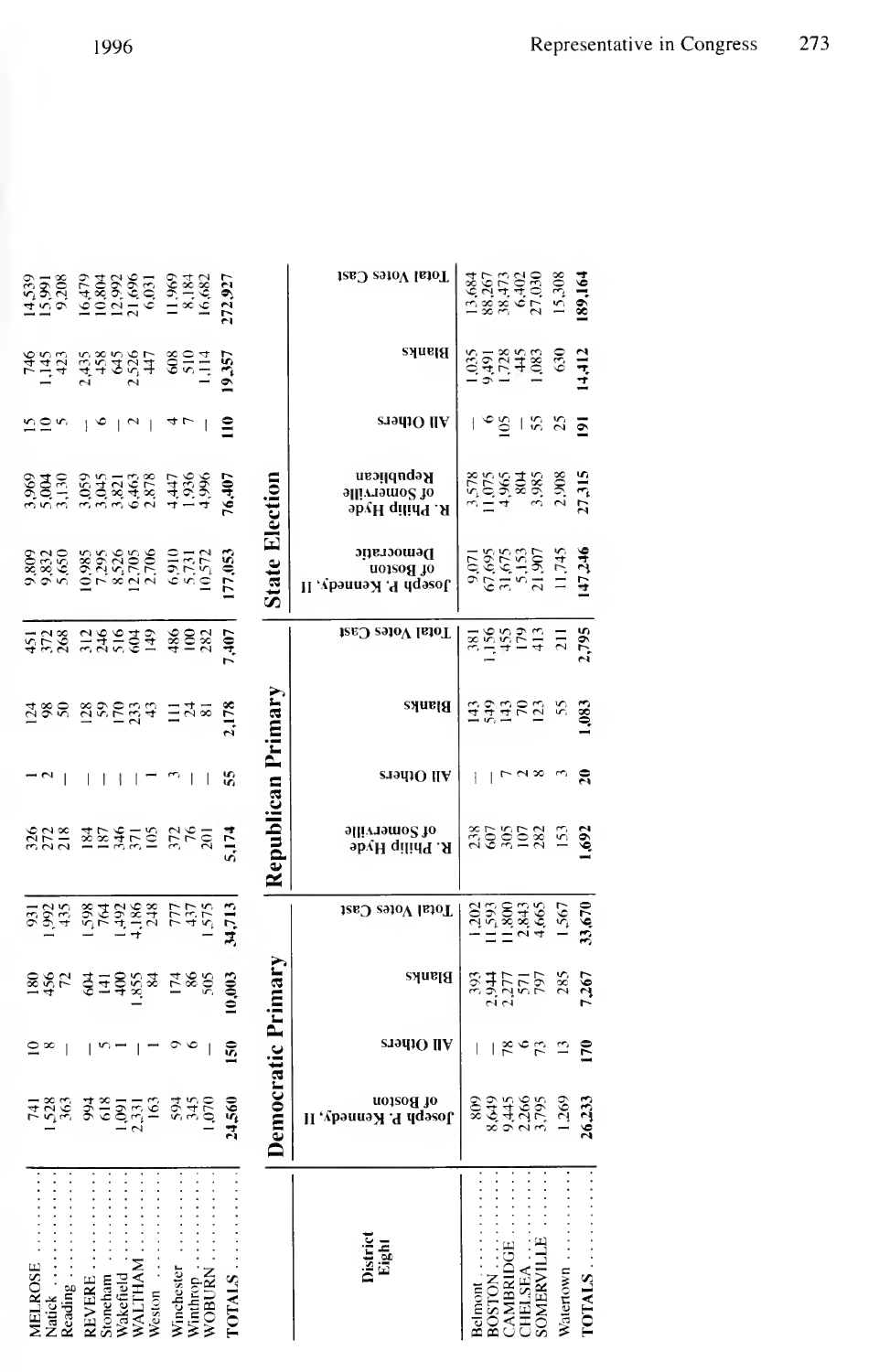|                       | Total Votes Cast                               | 86,692<br>16,988<br>10,562<br>11,760                                  |                                                     | 1208<br>0209188823830<br>0209183834<br>0209283834        | .59277                          | Total Votes Cast                         | 3339                                    |
|-----------------------|------------------------------------------------|-----------------------------------------------------------------------|-----------------------------------------------------|----------------------------------------------------------|---------------------------------|------------------------------------------|-----------------------------------------|
|                       | Blanks                                         |                                                                       | E Sanga Kanang Kalingan<br>Hanga Kanang Kalingan    |                                                          | 21,119                          | Blanks                                   | ឌុក្គ                                   |
|                       | <b>SIMIO IIV</b>                               | $\mathbf{I}$                                                          |                                                     | 4 ∽ │ 12 12 12 1 │ 1 2 8                                 |                                 | гээніО ПА                                |                                         |
|                       | Republican<br>ріэйьэМ 10<br>Paul V. Gryska     | $4,213$<br>$3,109$<br>3,952<br>11,955                                 |                                                     |                                                          | 66,080                          | чиошлед јо<br>HI , sugger . A brawb. III | $^{48}_{84}$<br>182                     |
| <b>State Election</b> | Democratic<br>uo1sog Jo<br>Jopn Joseby Moakley | 63,300<br>11,632<br>10,208<br>6,765<br>7,165                          |                                                     |                                                          | Republican Primary<br>(72, 012) | of Orleans<br>Francis W. Sargent, Jr.    | さどき                                     |
|                       | <b>Total Votes Cast</b>                        |                                                                       | <b>SAYY ZARYY HUAYA</b>                             |                                                          | 6,639                           | ц1пошлэм 10<br>S <b>t</b> even Pappas    | 248                                     |
|                       | Blahks                                         |                                                                       | ខ្លីដ្ឋីដូង៩ ដុក្ខន្តិឱ្យ ដឹងដូនដូ                  |                                                          | 223                             | Total Votes Cast                         | 852<br>316<br>2,743                     |
|                       | siəqiO HA                                      | $\lfloor m + 1 \rfloor$<br>$\mathbf{I}$                               |                                                     | $-1 - 9 - 80 + 11$                                       | ౾                               | Blanks                                   | はいぬ                                     |
| Republican Primary    | ріэйрэМ 10<br>Paul V. Gryska                   | 33352                                                                 |                                                     | <b>ERGE REESS</b>                                        | 386                             | <b>Printing</b>                          |                                         |
|                       | <b>Total Votes Cast</b>                        | $\frac{443}{223}$<br>$\frac{373}{23}$<br>$\frac{36}{25}$              |                                                     | $\frac{137880}{57200}$                                   | 40,192                          | IluH 10<br>YarınM .2 1911aV              | $z = z$                                 |
|                       | Blanks                                         | $\frac{3}{2}$ $\frac{4}{2}$ $\frac{3}{2}$ $\frac{6}{2}$ $\frac{1}{2}$ | 고급ਲੈਂਕ 로                                            | <b>ASSAL</b>                                             | 10,295                          | blaitdensly to<br>rhilip W. Johnston     | ಕ್ಷಿ ಇತ್ತು<br>ವಿ                        |
|                       | глэціО ПА                                      | $\blacksquare$                                                        | $\sqrt{6} - \sqrt{6}$                               | $\mathfrak{p}$<br>1113<br>$\mathbf{I}$                   |                                 | 0t Quinty<br>William D. Delahunt         | $\frac{85}{281}$                        |
| Democratic Primary    | uo1sog jo<br>John Joseph Moakley               | 1357888                                                               | $\frac{275888}{175480}$                             | 232523                                                   | Democratic Primary<br>29,842    | of Falmouth<br>Ian A. Bowles             | ४ <del>२</del> व्ह                      |
|                       | District<br>Nine                               | BROCKTON<br><b>BOSTON</b><br><b>Braintree</b><br>Canton.<br>Dedham    | Norwood<br>Needham<br>Milton.<br>Medfield<br>Easton | Randolph.<br>Stoughton<br>TAUNTON<br>Westwood<br>Walpole | <b>POTALS</b>                   | District<br>Ten                          | Barnstable<br>Abington<br>Avon $\ldots$ |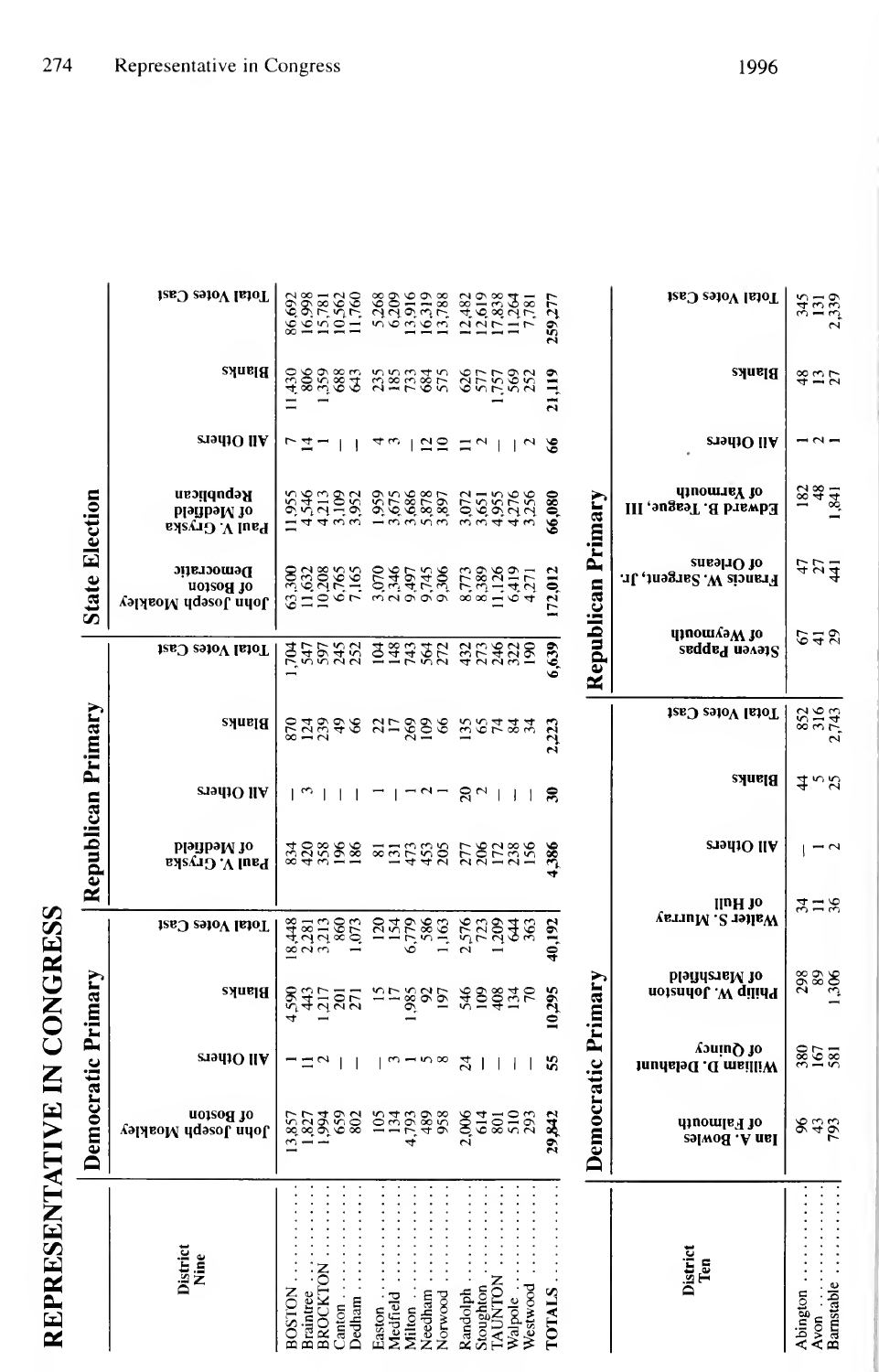| Duxbury<br>Eastham<br>Edgartown                        |                                                                                                                                    |                                                                                                                                                                                                                                 |                                                                                                     |                                                                       |                                                                        |                                                                            |                                                                                                                                 |                                                                    |                                                                                                                 |
|--------------------------------------------------------|------------------------------------------------------------------------------------------------------------------------------------|---------------------------------------------------------------------------------------------------------------------------------------------------------------------------------------------------------------------------------|-----------------------------------------------------------------------------------------------------|-----------------------------------------------------------------------|------------------------------------------------------------------------|----------------------------------------------------------------------------|---------------------------------------------------------------------------------------------------------------------------------|--------------------------------------------------------------------|-----------------------------------------------------------------------------------------------------------------|
|                                                        |                                                                                                                                    |                                                                                                                                                                                                                                 |                                                                                                     |                                                                       |                                                                        |                                                                            |                                                                                                                                 |                                                                    |                                                                                                                 |
|                                                        |                                                                                                                                    |                                                                                                                                                                                                                                 |                                                                                                     |                                                                       |                                                                        |                                                                            |                                                                                                                                 |                                                                    |                                                                                                                 |
|                                                        |                                                                                                                                    |                                                                                                                                                                                                                                 |                                                                                                     |                                                                       |                                                                        |                                                                            |                                                                                                                                 |                                                                    |                                                                                                                 |
|                                                        |                                                                                                                                    |                                                                                                                                                                                                                                 |                                                                                                     |                                                                       |                                                                        |                                                                            |                                                                                                                                 |                                                                    |                                                                                                                 |
|                                                        |                                                                                                                                    |                                                                                                                                                                                                                                 |                                                                                                     |                                                                       |                                                                        |                                                                            |                                                                                                                                 |                                                                    |                                                                                                                 |
|                                                        |                                                                                                                                    |                                                                                                                                                                                                                                 |                                                                                                     |                                                                       |                                                                        |                                                                            |                                                                                                                                 |                                                                    |                                                                                                                 |
| Gosnold<br>Hanover<br>Harwich<br>Hingham<br>Holbrook   |                                                                                                                                    |                                                                                                                                                                                                                                 |                                                                                                     |                                                                       |                                                                        |                                                                            |                                                                                                                                 |                                                                    |                                                                                                                 |
|                                                        |                                                                                                                                    |                                                                                                                                                                                                                                 |                                                                                                     |                                                                       |                                                                        |                                                                            |                                                                                                                                 |                                                                    |                                                                                                                 |
|                                                        |                                                                                                                                    |                                                                                                                                                                                                                                 |                                                                                                     |                                                                       |                                                                        |                                                                            |                                                                                                                                 |                                                                    |                                                                                                                 |
|                                                        |                                                                                                                                    |                                                                                                                                                                                                                                 |                                                                                                     |                                                                       |                                                                        |                                                                            |                                                                                                                                 |                                                                    |                                                                                                                 |
|                                                        |                                                                                                                                    |                                                                                                                                                                                                                                 |                                                                                                     |                                                                       |                                                                        |                                                                            |                                                                                                                                 |                                                                    |                                                                                                                 |
|                                                        |                                                                                                                                    |                                                                                                                                                                                                                                 |                                                                                                     |                                                                       |                                                                        |                                                                            |                                                                                                                                 |                                                                    |                                                                                                                 |
| Hull<br>Kingston<br>Marshfield<br>Mashpee<br>Nantucket |                                                                                                                                    |                                                                                                                                                                                                                                 |                                                                                                     |                                                                       |                                                                        |                                                                            |                                                                                                                                 |                                                                    |                                                                                                                 |
|                                                        |                                                                                                                                    |                                                                                                                                                                                                                                 |                                                                                                     |                                                                       |                                                                        |                                                                            |                                                                                                                                 |                                                                    |                                                                                                                 |
|                                                        |                                                                                                                                    |                                                                                                                                                                                                                                 |                                                                                                     |                                                                       |                                                                        |                                                                            |                                                                                                                                 |                                                                    |                                                                                                                 |
| Norwell<br>Oak Bluffs                                  |                                                                                                                                    |                                                                                                                                                                                                                                 |                                                                                                     |                                                                       |                                                                        |                                                                            |                                                                                                                                 |                                                                    |                                                                                                                 |
|                                                        |                                                                                                                                    |                                                                                                                                                                                                                                 |                                                                                                     |                                                                       |                                                                        |                                                                            |                                                                                                                                 |                                                                    |                                                                                                                 |
| lymouth                                                |                                                                                                                                    |                                                                                                                                                                                                                                 |                                                                                                     |                                                                       |                                                                        |                                                                            |                                                                                                                                 |                                                                    |                                                                                                                 |
| rovincetow                                             |                                                                                                                                    |                                                                                                                                                                                                                                 |                                                                                                     |                                                                       |                                                                        |                                                                            |                                                                                                                                 |                                                                    |                                                                                                                 |
|                                                        |                                                                                                                                    |                                                                                                                                                                                                                                 |                                                                                                     |                                                                       |                                                                        |                                                                            |                                                                                                                                 |                                                                    |                                                                                                                 |
|                                                        |                                                                                                                                    |                                                                                                                                                                                                                                 |                                                                                                     |                                                                       |                                                                        |                                                                            |                                                                                                                                 |                                                                    |                                                                                                                 |
|                                                        |                                                                                                                                    |                                                                                                                                                                                                                                 |                                                                                                     |                                                                       |                                                                        |                                                                            |                                                                                                                                 |                                                                    |                                                                                                                 |
|                                                        |                                                                                                                                    |                                                                                                                                                                                                                                 |                                                                                                     |                                                                       |                                                                        |                                                                            |                                                                                                                                 |                                                                    |                                                                                                                 |
| QUINCY<br>Rockland<br>Sandwich<br>Scituate<br>Tisbury  |                                                                                                                                    |                                                                                                                                                                                                                                 |                                                                                                     |                                                                       |                                                                        |                                                                            |                                                                                                                                 |                                                                    |                                                                                                                 |
|                                                        |                                                                                                                                    |                                                                                                                                                                                                                                 |                                                                                                     |                                                                       |                                                                        |                                                                            |                                                                                                                                 |                                                                    |                                                                                                                 |
|                                                        |                                                                                                                                    |                                                                                                                                                                                                                                 |                                                                                                     |                                                                       |                                                                        |                                                                            |                                                                                                                                 |                                                                    |                                                                                                                 |
|                                                        |                                                                                                                                    |                                                                                                                                                                                                                                 |                                                                                                     |                                                                       |                                                                        |                                                                            |                                                                                                                                 |                                                                    |                                                                                                                 |
|                                                        |                                                                                                                                    |                                                                                                                                                                                                                                 |                                                                                                     |                                                                       |                                                                        |                                                                            |                                                                                                                                 |                                                                    |                                                                                                                 |
|                                                        |                                                                                                                                    |                                                                                                                                                                                                                                 |                                                                                                     |                                                                       |                                                                        |                                                                            |                                                                                                                                 |                                                                    |                                                                                                                 |
| Yarnouth                                               |                                                                                                                                    |                                                                                                                                                                                                                                 | $1 - 1 - 1$   $5 - 0 - 1$   $1 - 1$   $10 - 1$   $11 - 1$   $111$   $11 - 4$   $111$   $11$ $4$ $8$ | Frankling and State of Seate and Seate and Seate and Seate and Seater | බිෂි පවිහිපත් බහිමරිය අමුපිම්ම පමමුතුප මන්ධිවිය මිනුවමග වරෙහිසිය හි ප් | ලේ සම්පතින් මිරියන් ය. විශ්යිත පසුවන් විශාලී සිය සිදීම වර්ශන්ද විරිස් පිළි | $\omega$   - $\omega$   -           4   $\omega$                   $\sigma$             $\sigma$             $\omega$ + $\zeta$ | 그는 아이 그는 아이들은 그 아이들은 아이들을 하고 있었다.<br>그는 아이들은 아이들은 아이들은 아이들을 하고 있다. | 종종 몇월동봉의 충분공동, 등을통합용 표현음병병 품등을 통합할 수 있습니다.<br>1988년 1989년 1989년 1월 1989년 1월 1989년 1989년 1989년 1989년 1989년 1989년 |
| <b>FOTALS</b>                                          | <u> අප දීමන්පසි මුපිනම් – ප්රිපිනය යන්ත්තින සළපසිස මියිමිමක දෙවියම්ව සි ජී</u><br>අප දීමන්පසි මිපිනම් – ප්රිපිනය යන්ත්තින සළපසිස ම | මුදි විමුහුදිදි සිමුවෙනි. යමුදීම විදිමුව විද්විත විද්විත්ව විද්විත්ව විද්විත්ව විද්විත්ව විද්විත්ව විද්විත්ව ව<br>මුද්විත්ව විද්විත්ව විද්විත්ව විද්විත්ව විද්විත්ව විද්විත්ව විද්විත්ව විද්විත්ව විද්විත්ව විද්විත්ව විද්විත්ව |                                                                                                     |                                                                       |                                                                        |                                                                            |                                                                                                                                 |                                                                    |                                                                                                                 |
|                                                        |                                                                                                                                    |                                                                                                                                                                                                                                 |                                                                                                     |                                                                       |                                                                        |                                                                            |                                                                                                                                 |                                                                    |                                                                                                                 |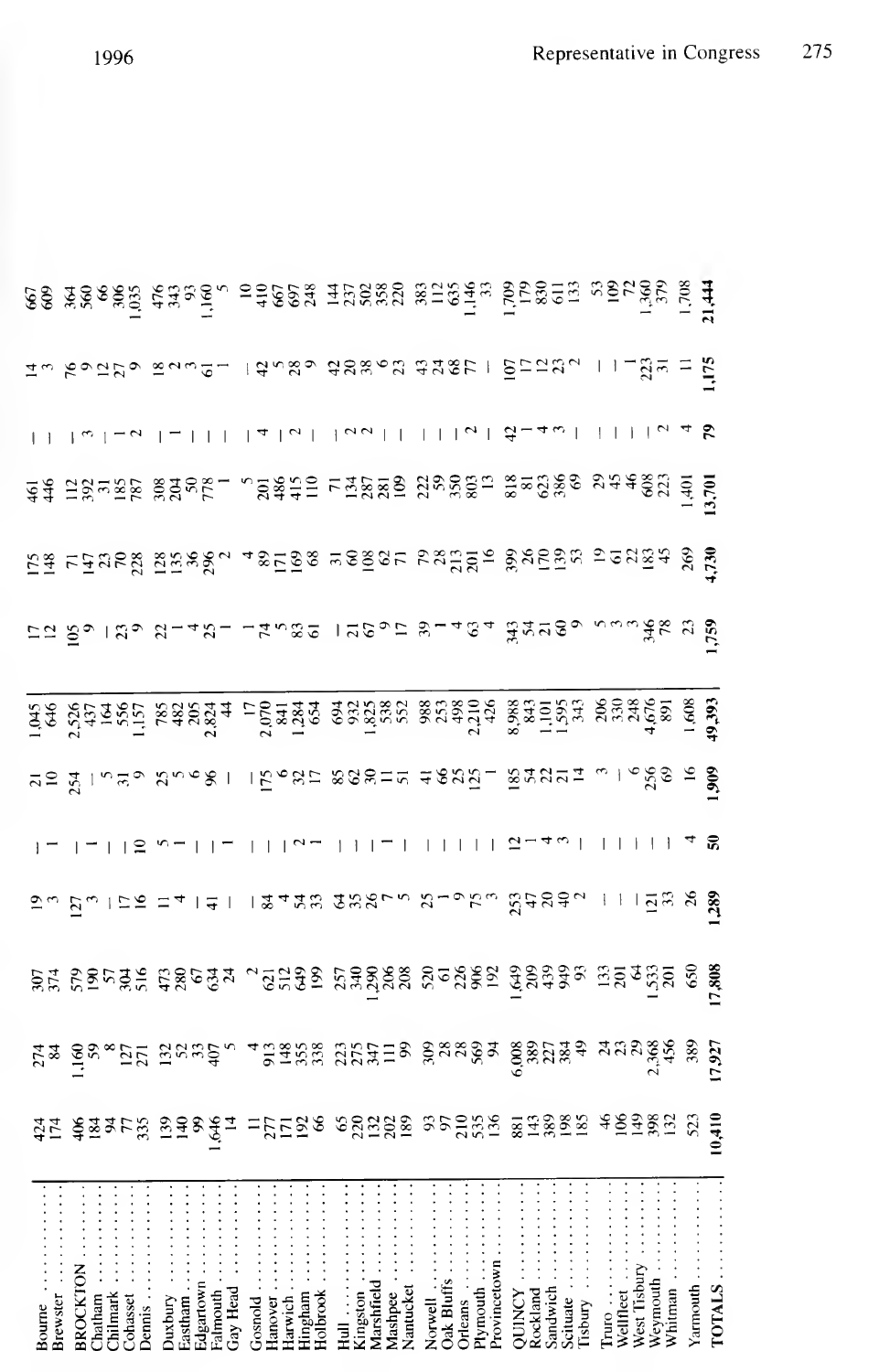|                                | <b>State Election</b>                                 |                                                   |                                                                  |                   |                                                                                                         |                                |
|--------------------------------|-------------------------------------------------------|---------------------------------------------------|------------------------------------------------------------------|-------------------|---------------------------------------------------------------------------------------------------------|--------------------------------|
| (Continued)<br>District<br>Ten | Democratic<br>√упін∑ 10<br><b>Milliam D. Delahunt</b> | Republican<br>циошлед јо<br>Edward B. Teague, III | <b>u</b> aare<br>Annasi I 1səM 10<br>$\mathbf{y}$ . Charles Laws | <b>SJ941O IIV</b> | syuetg                                                                                                  | $18B$ ) $5310A$ $1810$         |
| Abington                       |                                                       | 2,648                                             | 186                                                              |                   |                                                                                                         |                                |
| Avon                           | $\frac{3569}{1,44}$                                   | 760                                               | 58827                                                            | 250               | Ξ                                                                                                       | $6,716$<br>$2,375$<br>$22,467$ |
| <b>Barnstable</b>              |                                                       | 10,354                                            |                                                                  |                   |                                                                                                         |                                |
| Bourne                         |                                                       |                                                   |                                                                  |                   |                                                                                                         | 8,032                          |
| Brewster                       | 10,575<br>3,665<br>2,545                              | 3,675                                             |                                                                  |                   | $322$<br>$-12$                                                                                          | 5,498                          |
| <b>BROCKTON</b>                | 6,948                                                 |                                                   |                                                                  |                   |                                                                                                         |                                |
| Chatham                        | 1,859<br>301                                          | 3,555<br>2,273                                    | <b>SHARK</b>                                                     | $-6$              |                                                                                                         | 11,689<br>4,475                |
| Chilmark                       |                                                       |                                                   |                                                                  |                   |                                                                                                         |                                |
| Cohasset                       |                                                       | $\frac{173}{1.845}$                               |                                                                  |                   |                                                                                                         | 573<br>4292                    |
| <b>Dennis</b>                  | 2,051                                                 | 1,041                                             |                                                                  |                   |                                                                                                         | 8,493                          |
| Duxbury                        |                                                       |                                                   |                                                                  | $\frac{38}{27}$   | 2222222                                                                                                 | $\frac{8.071}{3.151}$          |
| Eastham                        | 473<br>$\sim$ $-$                                     |                                                   |                                                                  |                   |                                                                                                         |                                |
| Edgartown                      | 978                                                   | $\frac{1,057}{1,387}$                             | 3255.58                                                          | $\circ$ and $-$   |                                                                                                         | 1,888<br>16,224                |
| Falmouth                       | 8,407                                                 | 6,522                                             |                                                                  |                   |                                                                                                         |                                |
| Gay Head                       | 129                                                   | $\mathbf{z}$                                      |                                                                  |                   |                                                                                                         | 189                            |
| Gospold                        | $\ddot{r}$                                            | ş                                                 |                                                                  |                   |                                                                                                         | 5                              |
| Hanover                        |                                                       |                                                   |                                                                  |                   |                                                                                                         | 6,405                          |
| Harwich                        |                                                       |                                                   |                                                                  |                   |                                                                                                         | $6,737$<br>11,273              |
| Hingham                        | 22528                                                 | 2,711<br>3,139<br>5,080<br>1.677                  | nggga                                                            | 1328e             | 81480                                                                                                   |                                |
| <b>Jolbrook</b>                |                                                       |                                                   |                                                                  |                   |                                                                                                         | 4,955                          |
| Hull $\ldots$                  | 3.3317876                                             | 1,38,48,51,43,14                                  | 32285                                                            |                   |                                                                                                         | $5.070$<br>1.548<br>11.548     |
| Kingston                       |                                                       |                                                   |                                                                  |                   |                                                                                                         |                                |
| Marshfield                     |                                                       |                                                   |                                                                  | $\frac{9882}{2}$  |                                                                                                         |                                |
| Mashpee                        |                                                       |                                                   |                                                                  |                   |                                                                                                         | 4,962                          |
| Nantucket                      |                                                       |                                                   |                                                                  |                   |                                                                                                         | 4,207                          |
| Norwell                        | 2,445                                                 | 2,495                                             |                                                                  | 52                | $\frac{4}{3}$ $\frac{23}{4}$ $\frac{23}{4}$ $\frac{23}{4}$ $\frac{23}{4}$ $\frac{25}{4}$ $\frac{25}{4}$ | 5,314<br>1,941<br>4,229        |
| <b>Dak Bluffs</b>              | $\frac{1,035}{1,776}$                                 | 559                                               |                                                                  |                   |                                                                                                         |                                |
| <b>Orleans</b>                 |                                                       | 2,077                                             |                                                                  |                   |                                                                                                         |                                |
| Provincetown<br>Plymouth       | 1,760<br>10,061                                       | 335<br>9,085                                      | 198882                                                           | $14^{\circ}$      | $\frac{8}{2}$                                                                                           | 20,666<br>2.268                |
| QUINCY                         |                                                       | 10,819                                            |                                                                  |                   |                                                                                                         |                                |
| Rockland                       | 23,855<br>2,471                                       | 1,647                                             | 842                                                              | $\bar{\rho}_o$    | $\frac{255}{183}$                                                                                       | 36,878<br>4,439                |